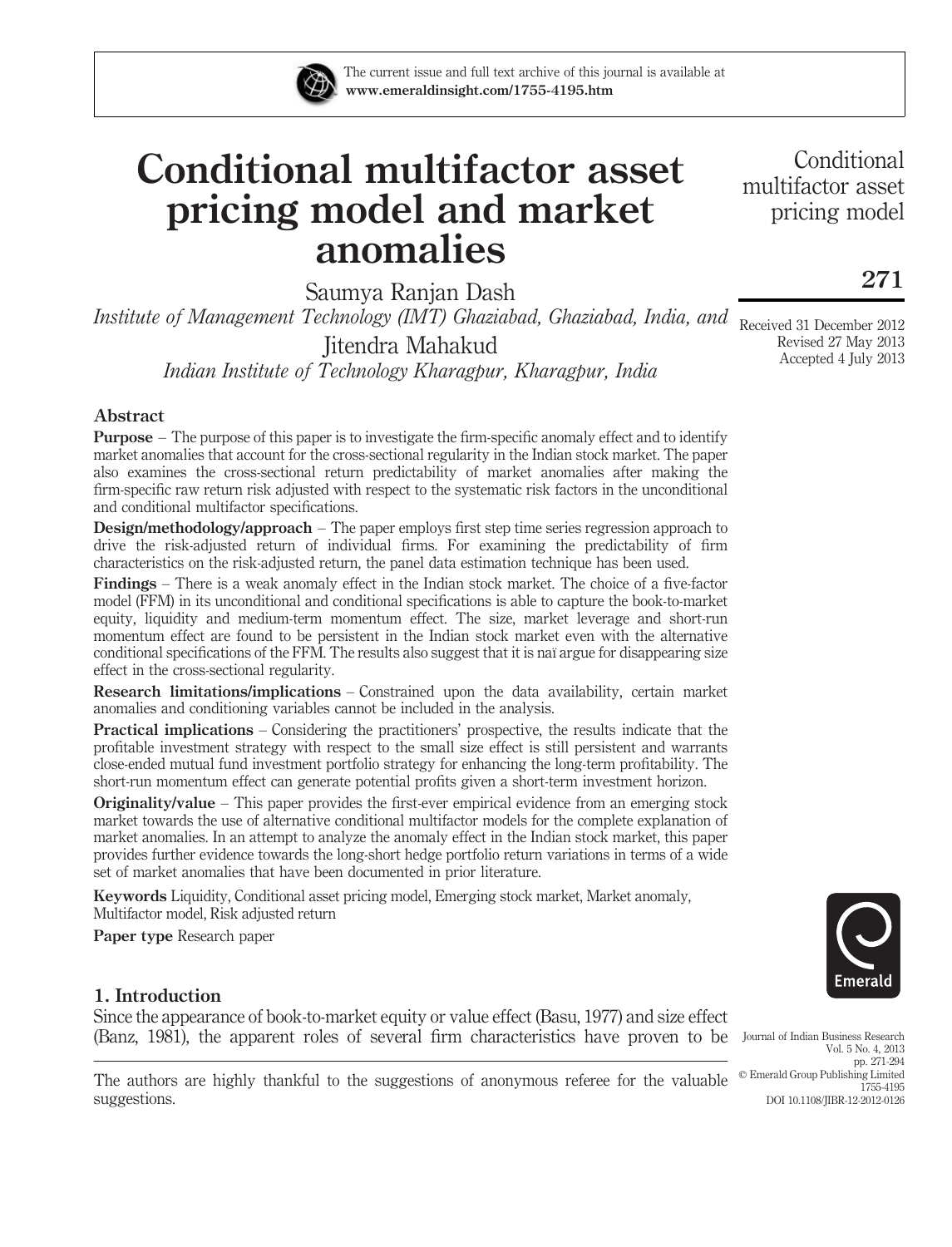important explanatory variables for the cross-sectional variation of expected stock returns. Over the past decades the list of variables to which cross-sectional regularity can be attributed includes: illiquidity (Amihud, 2002), price multipliers (Reinganum, 1981), leverage (Bhandari, 1988), momentum ( Jegadeesh and Titman, 1993), sales growth (Lakonishok *et al.*, 1994), accounting accruals (Sloan, 1996), firm's intangible investment to sales ratio (Chan *et al.*, 2001), capital expenditure (Titman *et al.*, 2004), and asset growth (Cooper *et al.*, 2008). As the cross-sectional regularities of the identified firm characteristics are not in agreement with the theoretical strand of traditional asset pricing literature (Lintner, 1965; Merton, 1973; Ross, 1976; Sharpe, 1964), these firm characteristics are often termed market anomalies. Available literature also suggests that patterns of cross-sectional return predictability with respect to such firm characteristics initially identified in the US market often exist in other developed and emerging stock markets (Artmann *et al.*, 2012; Chen *et al.*, 2010; Rouwenhorst, 1998, 1999).

In common, the existence of return predictability of such firm characteristics is considered either as the resultant of profit opportunities pertinent to market inefficiency or as proxies for the riskiness of the firm and therefore, serve as the better determinants of cross-section of expected stock return (Fama and French, 1992). Motivated by such risk-based argument, and the fact that empirical examination of several mainstream asset pricing models fails to give conclusive evidence of return predictability, recent literature advocates the applicability of several alternative multifactor models (Fama and French, 1993; Carhart, 1997; Pastor and Stambaugh, 2003). The fundamental approach in this regard is to incorporate additional factors formed on the basis of the excess return on traded portfolios of underlying firm characteristics and then reexamine the intercept of newly introduced asset pricing model indistinguishable from zero (MacKinlay, 1995). In this regard, this approach conjectures for the test of a joint null hypothesis. First, the additional risk factors constructed on trade portfolios are the sufficient explanation for the missing risk factors in the traditional asset pricing models. Second, if such empirically motivated risk factors are able to explain the characteristic-based portfolio return variation, then the underlying firm characteristics that motivate such factors are indeed priced source of systematic risk. If the joint hypothesis fails to be rejected, then it is evident that the earlier identified fundamental firm characteristics are a proxy for systematic risk, and they simply are not priced because of the mispricing pertinent to an inefficient market.

More specifically, empirical investigations to test such a hypothesis give convincing evidence to believe that the suggested multifactor models incorporating systematic risk factors with respect to market, size, book-to-market equity, momentum and liquidity give better explanations for the cross-section of stock return variation (Fama and French, 1996, 2012; Dash and Mahakud, 2012; Her *et al.*, 2004; Lischewski and Voronkova, 2012). Evidently, the multifactor specification in terms of the FFM that includes all the relevant systematic risk factors with respect to market, size, book-to-market equity, momentum and liquidity performs much better than the three factor (Fama and French, 1993) or four factor (Carhart, 1997) model specifications (Keene and Peterson, 2007; Lam and Tam, 2011; Dash and Mahakud, 2012). In recent years, following the time varying risk premia argument (Cochrane, 2001; Ferson and Harvey, 1998), the conditional specifications of such multifactor models perform even better in cross-sectional tests as compared to their unconditional specifications (Drobetz *et al.*, 2002; Iqbal *et al.*, 2010; Lettau and Ludvigson, 2001; Schrimpf *et al.*, 2007).

5,4

JIBR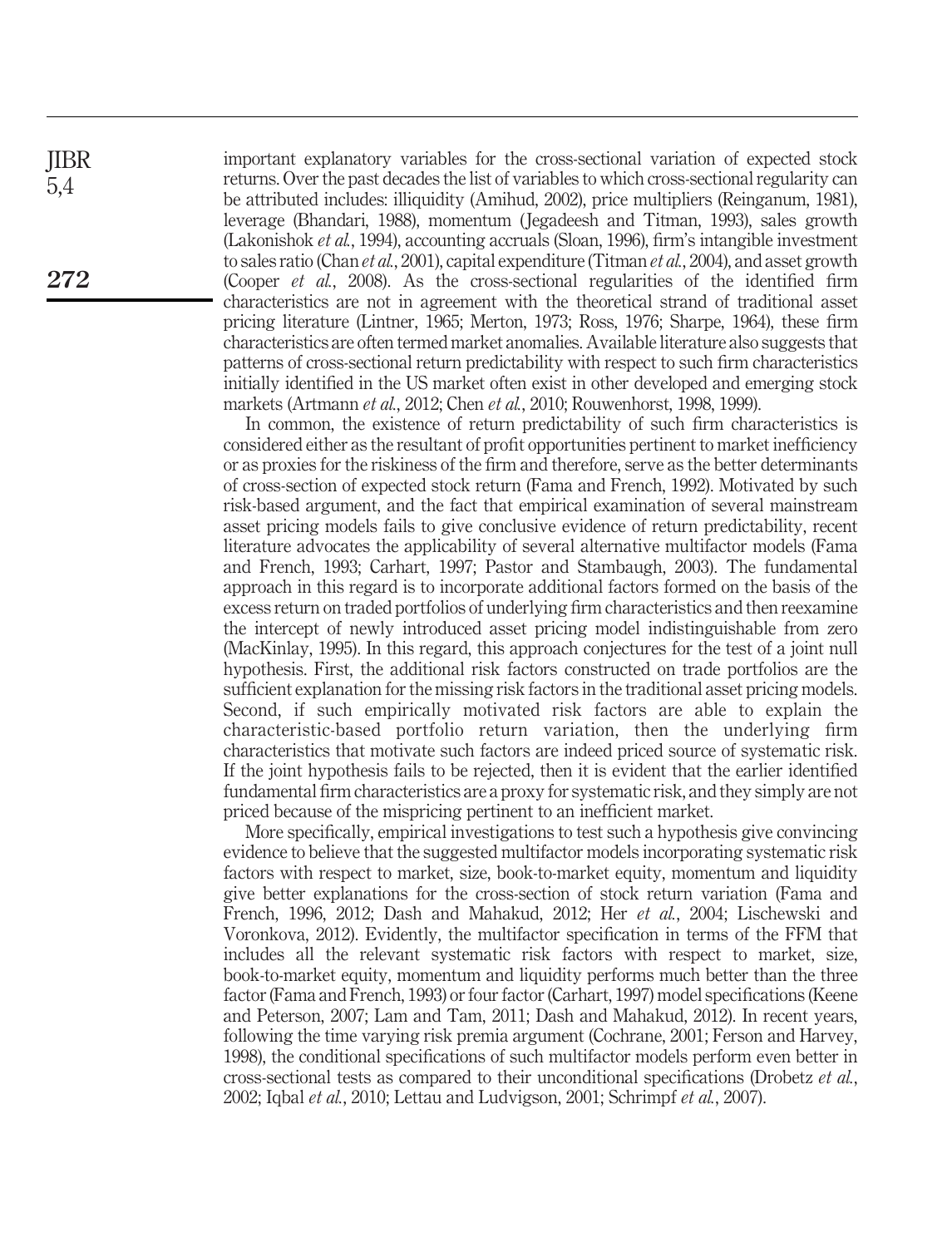Although the empirical evidence gives a reason to believe that factor models are better predictors of stock returns, the existing literature never gives a conclusive observation that the factor models are sole determinants of stock returns (Avramov and Chordia, 2006; Brennan *et al.*, 1998). To put it differently, whether the risk factors suggested by multifactor asset pricing models are sufficient to account for both cross-sectional and time series variations in stock return or there is still scope for the consideration of firm characteristics or commonly known market anomalies. Intuitively, as the systematic factors are empirically motivated by the firm characteristics, so it is apparent to expect that the raw stock returns once risk adjusted for the systematic risk factors should never leave any scope for the predictability of firm characteristics or the commonly known market anomalies, at least in the statistical sense. A set of recent literature investigated this complete explanation hypothesis in several developed markets. Brennan *et al.* (1998), Avramov and Chordia (2006) and Chou *et al.* (2010) lead the way in the US stock market and find evidence that size and value effects are captured with the conditional specification of the Fama and French (1993) three factor model. However, the authors find that momentum and liquidity effects are still persistent. In contrast to the findings in the US stock market, in the European market Bauer *et al.* (2010) find that three factor model (Fama and French, 1993) fails to eliminate the size, value, liquidity and momentum effect completely. Narayan and Zheng (2010) in the Chinese stock market find that Carhart's (1997) four factor model augmented with the liquidity factor is able to explain the liquidity, size and value effect but not the momentum effect. To briefly sum up, the empirical evidence across the different markets is inconclusive and the factor model that apparently performs better in one market to explain certain market anomalies fails to hold in other markets. Nevertheless, the asset pricing literature still fails to suggest a multifactor model specification that can answer the long-standing intriguing question: what explains expected returns, risk factors, or firm characteristics that are commonly perceived to be financial market anomalies (Avramov and Chordia, 2006, pp. 1002-1004).

This question remains unresolved in the asset pricing literature and still gives conspicuous scope to test such a hypothesis in other markets apart from the market to which most of the market anomalies trace their origin. Additionally, the complete explanation argument is more challenging for an emerging stock market given the characteristics like high stock price synchronicity or low price informativeness (Morck *et al.*, 2000; Chana and Hameed, 2006) and thus a lower chance to find a profitable trading strategy with respect to the cross-sectional regularity of firm characteristics. In this regard, the present paper aims to revisit the complete explanation debate in the context of an emerging stock market like India to provide further insights on such a well debated persuasive issue with two specific questions. First, which market anomalies account for the cross-sectional regularity in the Indian stock market? Second, do firm-specific risk characteristics continue to predict expected stock returns regardless of the presence of systematic risk factors in the unconditional and conditional multifactor specifications?

In particular, we contribute to the available literature in three major ways. First, with special reference to the Indian stock market, this paper gives further evidence for the cross-sectional regularity of some of the major market anomalies. Previous studies on the predictability of Indian stock returns focus on a small set of firm characteristics or market anomalies as the predictive variables (Kumar and Sehgal, 2004; Mohanty,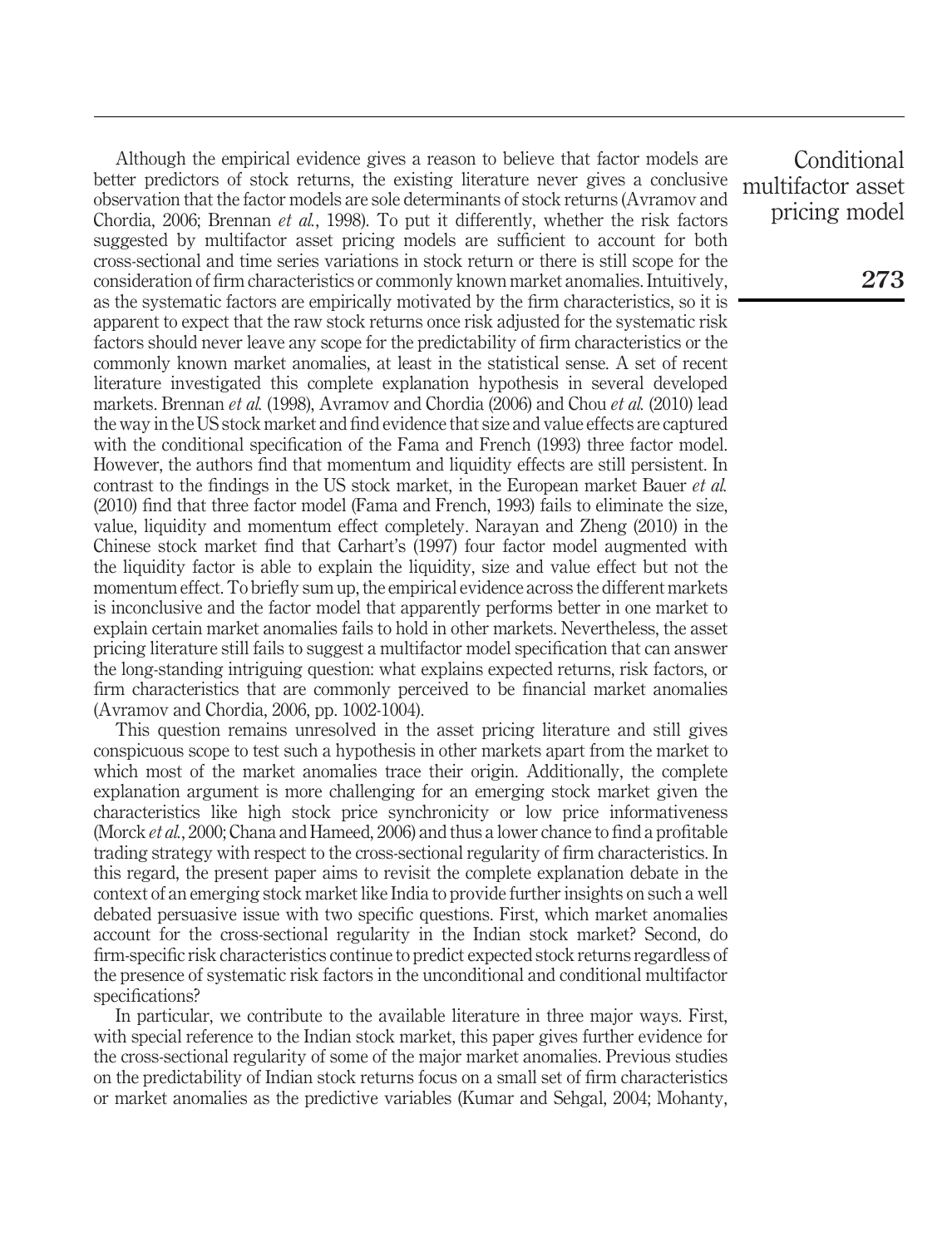2002; Singh, 2008a, b; Sehgal and Subramaniam, 2012; Sehgal and Balakrishnan, 2002) and thus are not able to provide significant insight on several other market anomalies that have been documented in prior literature. In the present analysis we specifically identify 18 firm-specific variables, known to be predictors of cross-sectional stock returns in the US market. In this regard, our analysis on a wide range of market anomalies attempts to broaden the understanding of market anomaly behavior in the Indian stock market. Second, in the context of emerging stock markets and so also for the Indian stock market, our findings give the first ever evidence with respect to the applicability of conditional specification of liquidity augmented FFM to capture the predictability of market anomalies. To our knowledge, none of the existing studies in emerging stock markets have made an attempt to examine the applicability of multifactor model in its conditional specification. One of the existing studies which is close to our analysis is by Narayan and Zheng (2010) in the context of the Chinese stock market; however, the study is focused only on the unconditional multifactor models. Though with different implications, the first and second observations make a complementary stand from the practitioners' prospective. From the real world investment scenario it helps to generalize the idea about the firm characteristics or market anomalies that can be perused upon as profitable investment strategies and to what extent the multifactor model in its alternative specifications can be able to capture the market anomalies. Third, this out-of-sample evidence from an emerging stock market is arguably more important given the sample selection bias and data-snooping bias (Lo and MacKinlay, 1995) observed in the developed market like the USA to which almost all the asset pricing anomalies trace their origin.

The remainder of this paper is organized as follows. Section 2 elaborates the model specifications and methodology. Section 3 discusses the variables that have been used for this analysis. Section 4 presents the empirical findings and discusses results. Section 5 offers summary and conclusions.

#### 2. Model specification and methodology

Assuming that asset returns are generated by a *L*-factor asset pricing model, the excess return of security of an asset can be specified as:

$$
R_t - r_{ft} = \theta_t + \sum_{l=1}^{L} \beta_l F_t + \varepsilon_t, \quad t > 0,
$$
\n(1)

where,  $R_t$  is the N  $\times$  1 vector of excess returns in the month *t* of *N* firms ( $j = 1, ..., N$ ),  $r_f$  is the risk free interest rate,  $\beta_t$  is a  $L \times 1$  vector of common factors,  $\beta_t$  is an  $N \times L$ matrix of factor loadings,  $\varepsilon_t$  is an  $N \times 1$  vector of residuals. Following equation specification (1), the FFM that augments Carhart (1997) four factor model with a liquidity factor can be specified as:

$$
R_{jt} - r_{ft} = \theta_t + \sum_{l=1}^{4} \beta_1 CFFM + \beta_2 LMHL_t + \varepsilon_{jt}, \quad \forall j, t > 0,
$$
 (2)

where,  $R_{it}$  and  $r_f$  indicate the gross raw return on security *j* and risk free interest rate, respectively. *CFFM* is a vector containing Carhart (1997) four factors (market return in excess of risk free rate, i.e. *MRKT*), size factor (small minus big, i.e. *SMB*) and

274

JIBR 5,4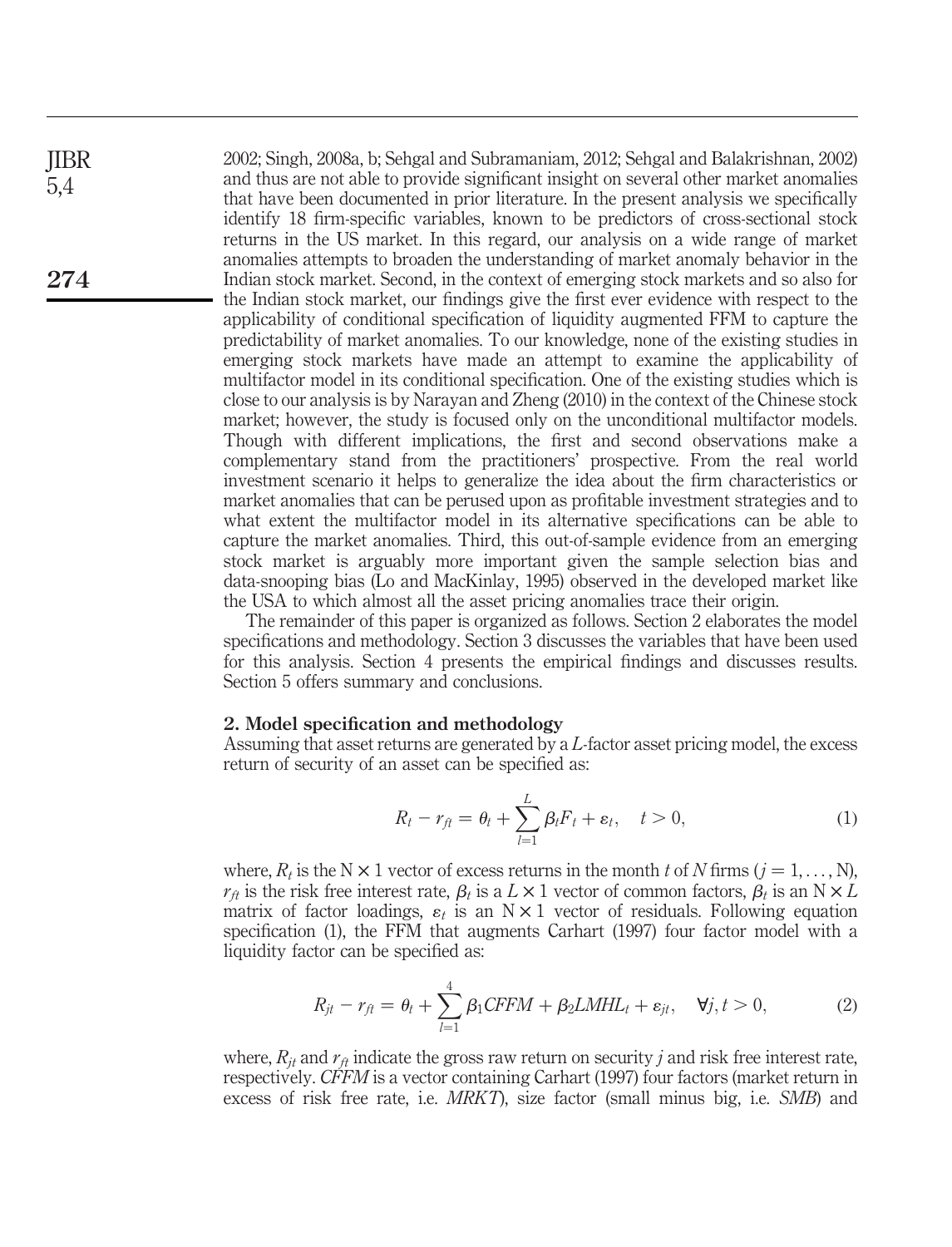book-to-market factor (high minus low, i.e. *HML*) and momentum factor (winner minus loser, i.e. *WML*). *LMHL* (low minus high liquid) is the liquidity factor as in Lam and Tam (2011). Extending equation (2) we have:

Conditional multifactor asset pricing model

$$
R_{jt} - r_{ft} = \theta_t + \beta_{MRKT}MRKT_t + \beta_{SMB}SMB_t + \beta_{HML}HML_t + \beta_{WML}WML_t + \beta_{LMHL}LMHL_t + \varepsilon_{jt},
$$
\n(3)

For deriving the risk adjusted return of security *j* at time  $t$  ( $R_{jl}^*$ ) in first part time series regression, we follow the approach of Brennan *et al.* (1998) and Avramov and Chordia (2006). Considering the *L* factor asset pricing model of equation specification (1) and following the approach of Brennan *et al.* (1998) and Avramov and Chordia (2006, p. 1008), the estimated risk adjusted return from the first pass time series regression on each security *j* for the month *t* can be specified as:

$$
R_{jt}^* = R_{jt} - r_{ft} - \sum_{l=1}^{L} \widehat{\beta}_{jl} F_{lt},
$$
\n(4)

where,  $\widehat{\beta}_{jl}$  is the beta estimated by a first pass time series regression over the entire sample period,  $R_{jt}^*$  is the estimated risk adjusted return on stock *j* at time *t* from the first sample period,  $R_{jt}^*$  is the estimated risk adjusted return on stock *j* at time *t* from the first pass time series regression. Following the equation specification (4), the risk adjusted returns for security  $j$  in terms of the FFM specified in equation (3) can be given as  $\theta_i + \varepsilon <$  *AsSETInferior*  $> it$ . The risk adjusted return derived in the first pass time series regression will be the ideal candidate for testing the explanatory power of market anomalies in the second step.

Apart from the unconditional specification of FFM as in equation (3), we also consider the conditional specification of the FFM for deriving the risk adjusted returns. For the conditional specification following the scaled factor methodology of Cochrane (2001), the risk factors are allowed to vary with time as per the available conditioning information set (*I*). Following the approach of Cochrane (2001) in a linear single factor asset pricing model, the conditional specification of the factor beta  $(\beta_{jt-1})$  of security *j* can be expressed as a function of the conditioning information set  $z_{t-1}$  ( $z_{t-1} \in I$ ) in the following form:

$$
\beta_{jt-1} = \beta_{j1} + \beta_{j2} z_{t-1}, \quad \forall j, t > 0, Z_{t-1} \in I_{t-1}
$$
\n(5)

Considering the conditional specification of the equation (5), the first pass time series regression of conditional five factor based model of the equations (2) and (3) can be specified as:

$$
R_{jt} - r_{ft} = \theta_{jt} + \sum_{l=1}^{4} \beta_1 CFFM + \sum_{l=1}^{4} \beta_2^Z CFFMZ_{t-1} + \beta_3 LMHL_t + \beta_3^Z LMHL_t Z_{t-1} + \varepsilon_{jt},
$$
\n(6)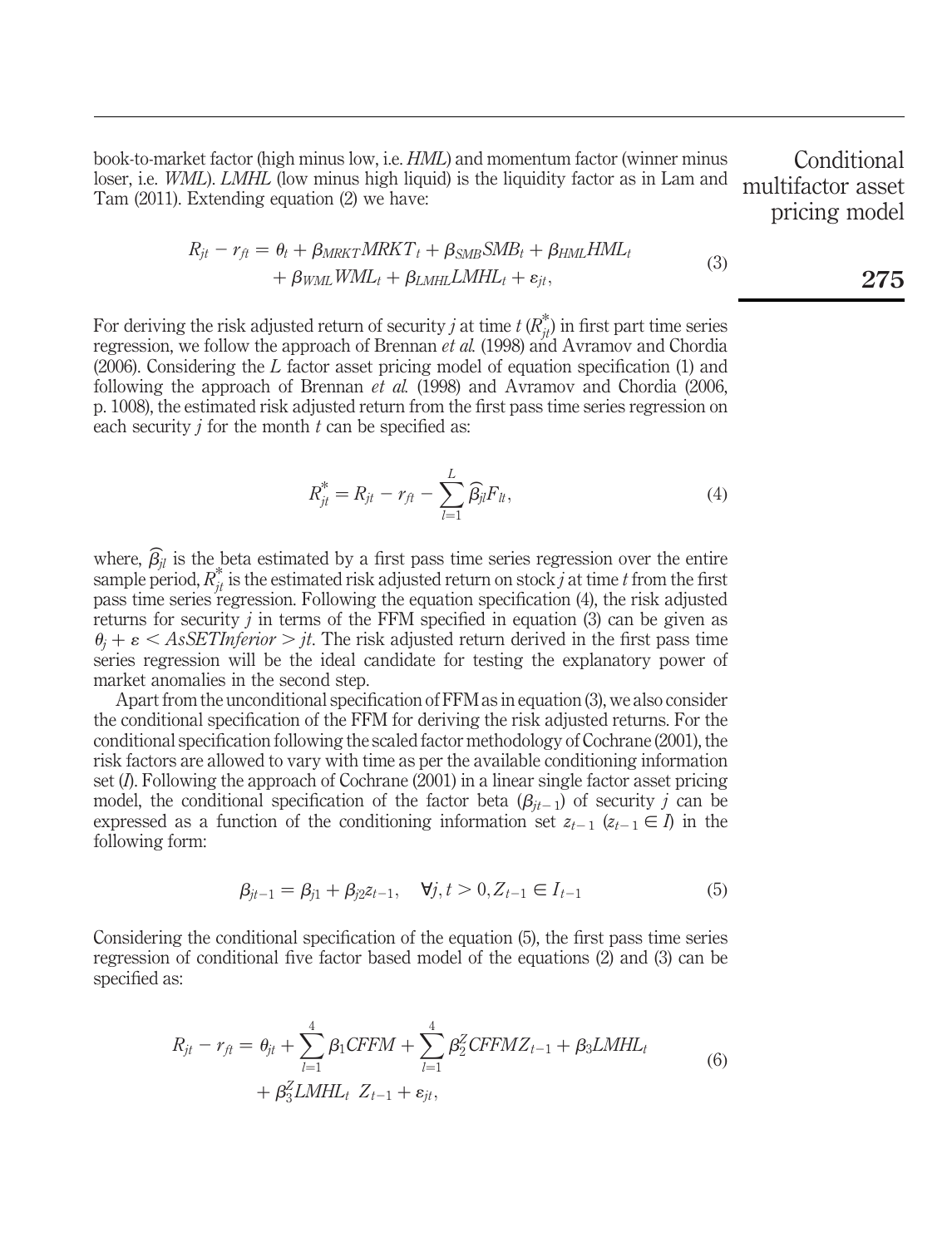JIBR  
\n
$$
R_{jt} - r_{ft} = \theta_j + \beta_{MRKT}MRKT_t + \beta_{MRKT}^{Z}MRKT_t Z_{t-1} + \beta_{SMB}SMB
$$
\n
$$
+ \beta_{SMB}^{Z}SMB_t Z_{t-1} + \beta_{HML}HML_t + \beta_{WML}^{Z}WML_t Z_{t-1}
$$
\n
$$
+ \beta_{LMHL}LMHL_t + \beta_{LMHL}^{Z}LMHL_t Z_{t-1} + \varepsilon_{jt},
$$
\n(7)  
\n276  
\n276  
\n276  
\n276  
\n276

where,  $R_{jt} - r_{ft}$  is the excess return of security *j* over the risk free rate. The risk adjusted return  $R_{it}^{*}$  on stock *j* at time *t* to be used in the second step is equal to  $\theta_j + \varepsilon_{jt}$ . The derived risk adjusted return in equations (3) and (7) becomes the ideal candidate for testing the unique impact of market anomalies on stock returns left unexplained by the risk adjustment process of alternative pricing models. Given that the asset pricing models are sufficient to describe the pervasive firm characteristics in both conditional and unconditional specifications, the unique impact of the market anomalies is expected to be ruled out completely.

The argument for testing the importance of market anomalies (i.e.  $m = 1, \ldots, M$ ) for explaining the risk adjusted return can be specified as:

$$
R_{jt}^* = \alpha + \sum_{m=1}^M \mu_m \varphi_{mjt-1} + \varepsilon_{jt},
$$
\n(8)

where,  $\varphi_{jt-1}$  is the vector of market anomalies and  $\mu_{jt}$  is a vector of characteristics rewards with respect to the market anomalies. Under the null of exact pricing or expected excess return on security *j* is determined solely by the loadings of the security's return on the *L*-factors, and the coefficients of non-risk market anomalies will be equal to zero. We extend the equation (8) to a panel data model specification as follows:

$$
R_{jt}^* = \alpha_j + (\mu_m \varphi_{mt-1} + \dots + \mu_M \varphi_{Mt-1}) + \varepsilon_{jt},
$$
\n(9)

where,  $R_{jt}^*$  is the risk adjusted return of regressors at time *t*. The regressors namely  $m, \ldots$ ,  $M$  are the firm specific explanatory variables.  $\alpha_j$  is the individual effect, which is assumed as constant over time and varies across the individual cross-sectional unit (firm).  $\varepsilon_{it}$  is a stochastic error term assumed to have mean zero and constant variance. equations (3) and (7) have been estimated using first pass time series regression approach of Brennan *et al.* (1998) and Avramov and Chordia (2006). For the equation (9), in order to test the risk adjusted return predictability of firm characteristics or market anomalies, we use panel data estimation technique. Our motivation to use panel estimation technique follows from two arguments. First, Goyal (2012) suggests that the popularity of Fama and MacBeth's approach in portfolio-based and firm-specific studies helps to accommodate unbalanced panels by providing a flexibility to use returns on only those stocks which exist at time *t*. Since in an active and operational stock exchange companies come, operate and continue to operate or delist in the due course of time, therefore, in a state of delisting of firms, the flexibility of the use of panel estimation technique is limited as it turns out to be an unbalanced panel. In a state of delisting of firms, the use of Fama and MacBeth's approach helps the risk premium estimation results not to be influenced due to the appearance and delisting of stocks in the exchange as it considers the available stocks at time *t* (Goyal, 2012). As our individual stock sample focuses on the continuously traded stocks (see for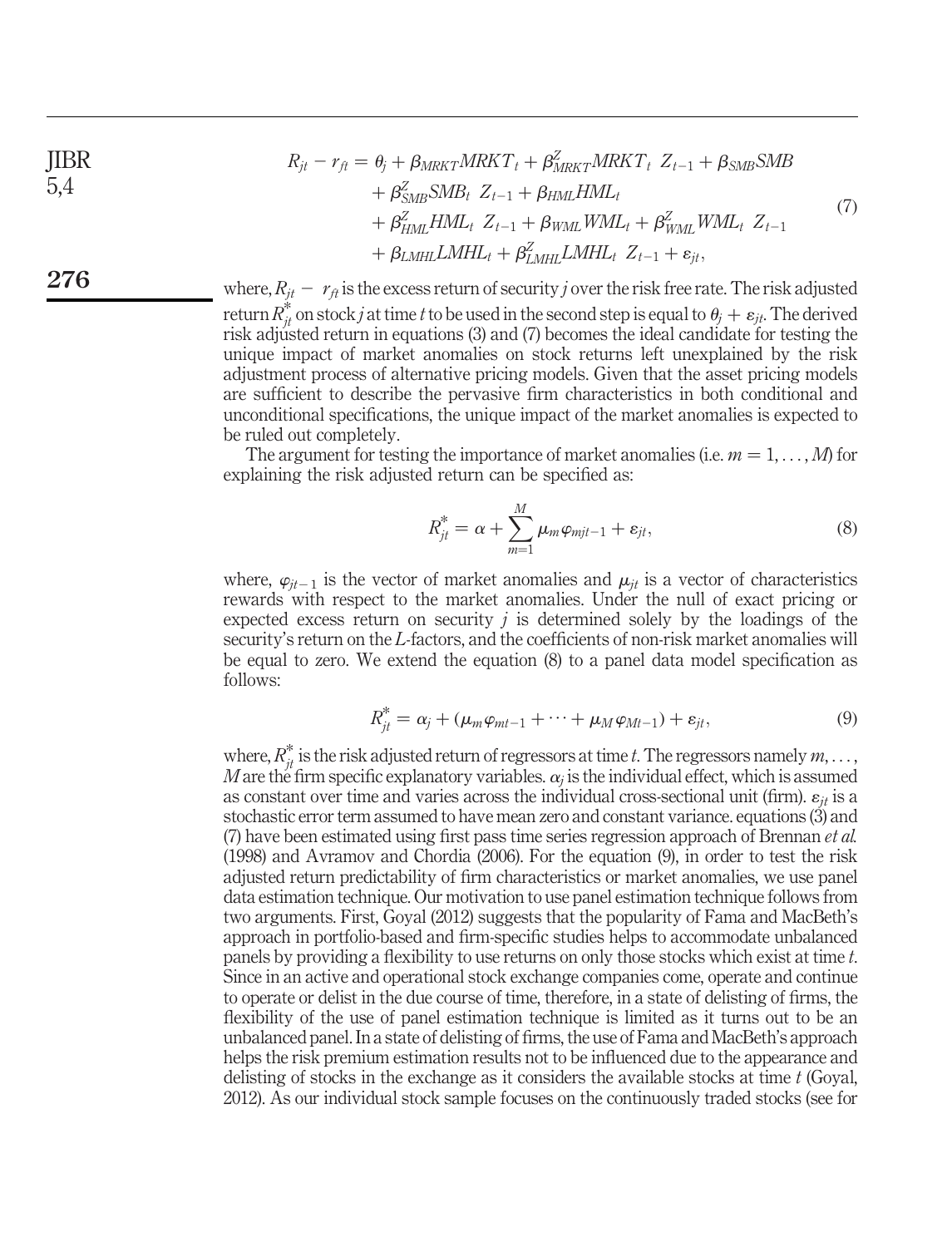detail discussion Section 3), we therefore explore a different approach as compared to Avramov and Chordia (2006) by using panel data models. With continuously traded stocks, our panel is a balanced panel having the advantage to explore panel data models. Moreover, as an alternative to the commonly used Fama and MacBeth's (1973) two-pass cross-sectional regression approach, the use panel data estimation approach helps to avoid the errors-in-variables problem (Shanken, 1992) associated with Fama and MacBeth's approach. Second, panel data sets for economic research possess several major advantages over conventional cross-sectional or time-series data sets. Panel data set by using information on the intertemporal dynamics and the individualities of entities helps to control in a more natural way for the effects of missing or unobserved variables (Hsiao, 1986). In the empirical analysis, likelihood ratio (LR) test (Gourieroux *et al.*, 1982) has been carried out to identify the existence of individual firm-specific effects in the data set. Lagrange Multiplier (LM) test (Breusch and Pagan, 1980) has been used to test the acceptability of panel data models over the classical regression models. The Hausman (1978) test has been used to determine the preferred model (i.e. fixed effect model or random effect model).

## 3. Data and variables

The basic data consists of monthly returns and other firm-specific characteristics of National Stock Exchange (NSE) of India listed non-financial companies for the period September 1995 to March 2011 (187 months). Controlling for various stock selection criteria as discussed in Fama and French (1992) and omitting the firms with negative book-to-market equity value, we have considered 582 continuously traded individual stocks for the whole sample period. In order to avoid data snooping bias and survivorship bias, for our analysis we consider only those stocks which have been continuously traded in NSE since December 1994. However, for the selection of our sample period we exclude an initial one-year period in 1994, as the initial stage of NSE operation may have a high volatile return pattern for the listed stocks. Consistent with the approach of Avramov and Chordia (2006) unlike the popular portfolio-based approach in asset pricing literature, we focus on the use of individual stocks as it helps to avoid the under rejection bias (Roll, 1977) and data snooping bias (Lo and MacKinlay, 1990) observed with the portfolio-based approach. Restricting ourselves to the continuously traded firms also helps us to have a balanced panel with 1,08,834 firm-month observations. The S&P CNX Nifty has been taken as the market proxy. The 91-days Treasury bill rate is considered as the proxy for risk free rate. The required data on stocks return and other firm-specific information has been collected from the Centre for Monitoring Indian Economy (CMIE) PROWESS database, risk free rate data and other conditioning variables have been collected from the Reserve Bank of India (RBI) web site.

# *3.1 Variables*

This subsection has been categorized into four parts. In the first part we discuss our approach for testing the cross-sectional regularity of firm characteristics and measures of firm characteristics. The second part briefly elaborates the construction of five market-wide risk factors. The third part presents the several conditioning information variables that have been used for conditional specification of FFM. The fourth part discusses the relevant measures of selected market anomalies for the cross-sectional return predictability.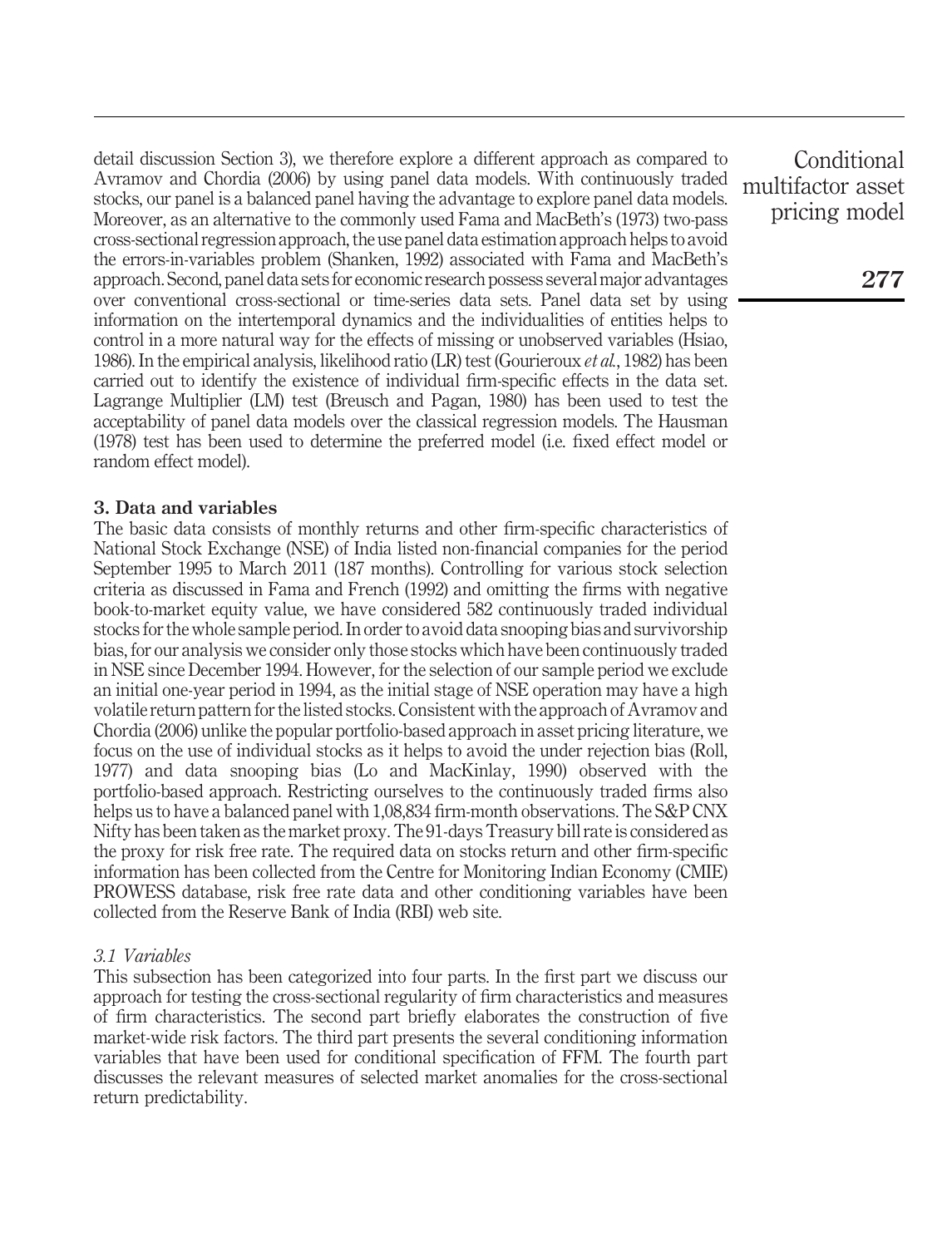*3.1.1 Identification and measures of firm characteristics or market anomalies*. Available literature on the relation between firm-specific characteristics and the cross-section of expected stock return is vast. The selection of a specific characteristic or a group of such characteristics as potential return predictors poses a distinctive challenge. In this regard Subrahmanyam (2010, p. 28) observes that:

[...] our learning about the cross-section is hampered when so many predictive variables accumulate without any understanding of the correlation structure between the variables, and our collective inability or unwillingness to adequately control for a comprehensive set of variables.

In order to circumvent such a selection problem, following the related literature, we identify 18 variables which have been subject to empirical tests in other markets apart from the US stock market (Artmann *et al.*, 2012; Chen *et al.*, 2010). Following Chen *et al.* (2010), we group these variables into the following categories:

- . two return predictors that are related to relative profitability and growth: size (SZ), and book-to-market equity (BM);
- . three typical value indicators: earnings-to-price ratio (EP), cash flow-to-price ratio (CP), dividend yield (DIVY) or dividend-to-price ratio and sales growth (SG);
- . one measure for earnings quality: accounting accruals (ACC);
- . two measures related to firm's past returns: short run momentum (MM) and long-term reversal (LngR);
- . two measures of firm's intangible investment: research and development intensity (R&Dint) and advertising intensity (ADVint);
- . stock liquidity measure (LQ);
- . two proxies related to the leverage risk: book leverage (Bliv) and market leverage (Mliv); and
- . four proxies that summarize firm's profitability, tangibility and investment opportunity: return on asset (ROA), capital expenditure (CAPEX), asset growth (AG) and investment-to-assets ratio (INVST).

Following Fama and French (1992, 1993), Chen *et al.* (2010), Artmann *et al.* (2012) and Jegadeesh and Titman (1993), the above mentioned firm characteristics are measured as follows: SZ is the natural logarithm of market capitalization (stock prices times outstanding shares) at the end of August of year  $\nu$ . BM in year  $\nu$  is the ratio between book equity for the fiscal year ending in calendar year *y* by the market value of equity at the end of August in calendar year *y*. EP is the ratio of net earnings (profit after tax) for the fiscal year end March to the market capitalization at the end of the August of year *y*, but only when the net earnings are positive. Our motivation for not considering companies with negative earnings is based on the argument of related literature which suggest that EP as a measure of risk (Ball, 1978) does not stand to justify the theoretical argument of high risk (i.e. high EP) and high expected return relationship for firms with negative earnings (Artmann *et al.*, 2012; Fama and French, 1992). DIVY is the ratio of dividend paid by the firm for the fiscal year end March to the market capitalization at the end of the August of year *y*. CP is the sum of earnings before extraordinary items and depreciation over the firm's market capitalization at the fiscal year-end of year *y*. SG is the ratio of sales revenue for the March in the year *y* over the

JIBR 5,4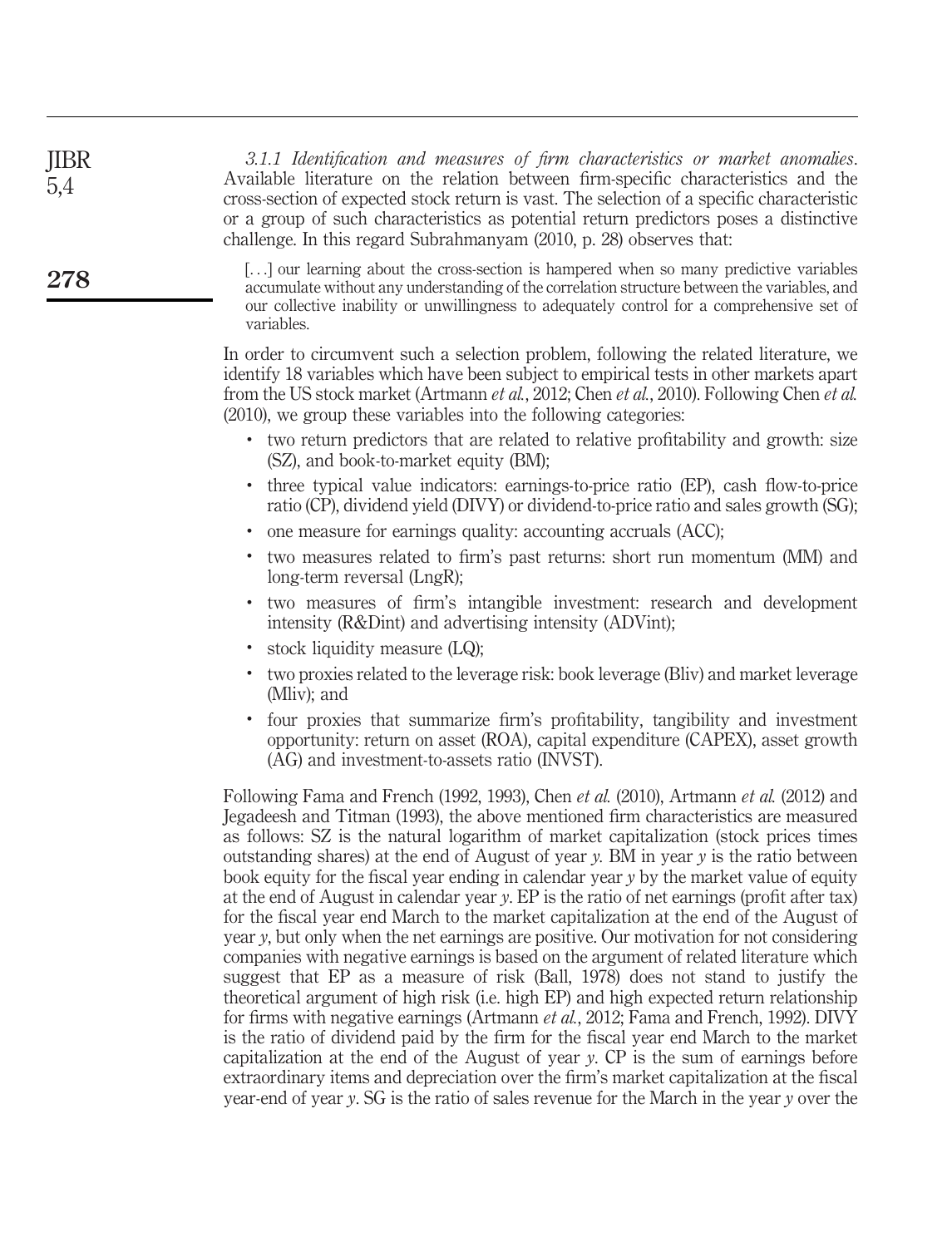sales revenue from the March of year  $y - 1$ . Excise duty paid has been deducted from the total sale. MM is the cumulative return of a stock in month  $t - 12$  through month *t* 2 2 preceding August of year *y*. We skip one month between portfolio formation and holding period to avoid the effects of bid-ask spread, price pressure, and any lagged reaction. LngR of a stock in month *t* is measured each month by sorting stocks on past returns from month  $t - 36$  through  $t - 7$ .

Following Sloan (1996), we estimate ACC as the change in noncash current assets less the change in current liabilities (excluding debt in current liabilities and income tax payable) less depreciation, during the fiscal year ending in year  $y - 1$ , scaled by the average total assets at the beginning and end of that fiscal year in the calendar year *y*. Following Chan *et al.* (2001), R&Dint and ADVint is the ratio of R&D expenditure and advertising expenditure for the fiscal year ending in calendar year *y* over market capitalization at the end of August of calendar year *y*. Following Keene and Peterson (2007), LQ is measured at the end of August of calendar year *y* as the annual average of monthly turnover ratio, i.e. number of shares traded to the number of shares outstanding. Following Titman *et al.* (2004), CAPEX is the capital expenditure of the firm for the fiscal year ending March in calendar year *y* over the average total assets at the beginning and end of that fiscal year in calendar year  $y - 1$  and *y*. Following Cooper *et al.* (2008), AG is measured as the percentage change in total assets from the fiscal year ending in calendar year  $y - 2$  to the fiscal year ending in calendar year  $y - 1$ . Following Artmann *et al.* (2012), ROA of a firm is measured as the net earnings (profit after tax) divided by total assets for the fiscal year end March in the calendar year *y*. Following Chen and Zhang (2010), INVST is measured as the annual change in gross fixed assets plus annual change in inventories at the fiscal year ending in year *y* divided by book value of total assets of the fiscal year ending in year  $y - 1$ . Following Fama and French (1992), Bliv is measured as total assets divided by book equity of the fiscal year ending in year *y* and Mliv is computed as total assets in the fiscal year ending in year *y* divided by market value of equity at the end of August of year *y*.

In order to specifically identify firm characteristics that are persistent in the Indian stock market for the cross-sectional variation in average stock returns, we follow the approach of Chen *et al.* (2010) and Artmann *et al.* (2012) for using equally weighted one dimensional short. In other words, we form equally weighted decile portfolios for all the 18 firm characteristics to find which firm-specific variables are able to explain the cross-sectional variation in subsequent one-year return. To calculate monthly portfolio returns, we apply an equal weighting. Consistent with prior literature, we apply an equal weighting since our objective is to capture the cross-sectional pattern in average returns with respect to each specific characteristic and not to highlight the role of investability (Artmann *et al.*, 2012; Chen *et al.*, 2010). For each firm characteristic at the beginning of September of year *y* we form ten portfolios based on the decile breakpoints. The conservative five months lag is imposed to ensure that the required accounting data of the financial year end March of calendar year *y* must be made available to the investors. The portfolios are held constant during the following 12 months, and portfolios are reformed every year at the beginning of September of year *y*. Portfolios formed on technical firm characteristics like short run momentum and LngR are rearranged every month.

Table I reports the average returns for portfolios sorted on all the 18 stock return predictors. Table I suggests that in the one-dimensional sorts SZ, BM, Mliv, MM and LQ lead to significant average hedge portfolio returns. Long-short-strategies of buying

Conditional multifactor asset pricing model

279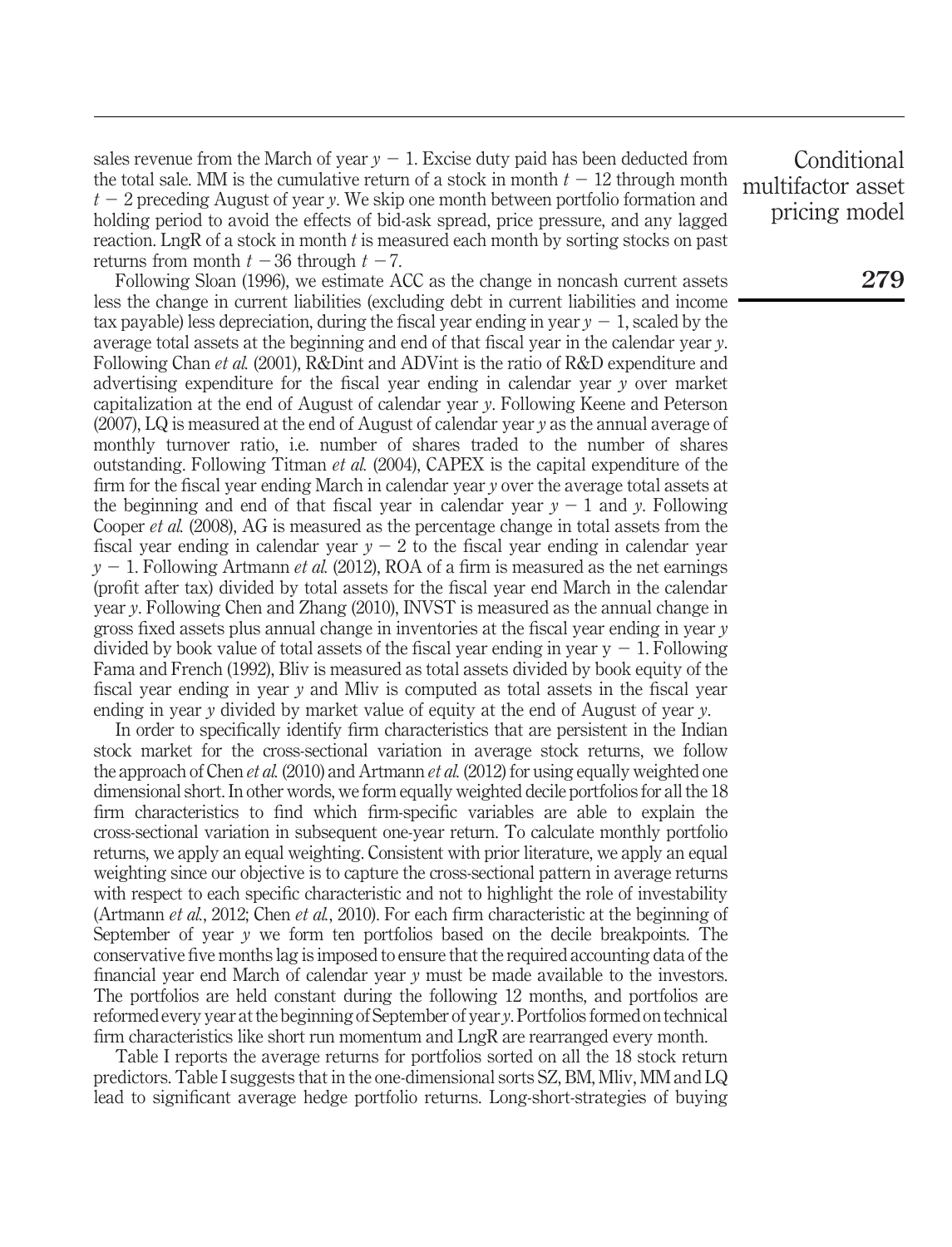| <b>JIBR</b><br>5,4                                                              |                                  | 10-1              | $2.31***(-1.78)$<br>$(-3.19)$<br>$(-0.38)$<br>$-1.50$<br>$-0.33$<br>$-0.28$<br>$-0.24$<br>$(-0.24)$<br>$-0.17$<br>$\begin{array}{c} 1.02\ (0.67) \\ 1.30^{***}\ (1.72) \end{array}$<br>$2.66** (2.36)$<br>$3.06** (2.35)$<br>(0.17)<br>0.27(0.49)<br>0.77 (0.46)<br>(0.30)<br>(0.42)<br>$-0.80$ (<br>$1.28$ *<br>$-0.48$ (<br>$-1.06$<br>$-0.32$<br>0.35<br>$1.37$<br>0.22<br>$-0.16$<br>$-0.44$<br>$-1.93$<br>T                                                                                                                                                                                                                                                                                                                                                                                                                                                                                                                                                                                                                                                                                                                                                                                                                                                                                                                                                                                                              |
|---------------------------------------------------------------------------------|----------------------------------|-------------------|-------------------------------------------------------------------------------------------------------------------------------------------------------------------------------------------------------------------------------------------------------------------------------------------------------------------------------------------------------------------------------------------------------------------------------------------------------------------------------------------------------------------------------------------------------------------------------------------------------------------------------------------------------------------------------------------------------------------------------------------------------------------------------------------------------------------------------------------------------------------------------------------------------------------------------------------------------------------------------------------------------------------------------------------------------------------------------------------------------------------------------------------------------------------------------------------------------------------------------------------------------------------------------------------------------------------------------------------------------------------------------------------------------------------------------|
| 280                                                                             | Hedge portfolio return           | $10 - 5$          | 5.3; the accounting data is from fiscal year end March 1995 to March 2010 and stock return data is from September 1995 to March 2011; except for LngR<br>and momentum stocks are allocated to ten portfolios at the end of August of each year y (1995-2011); monthly equal-weighted returns on the portfolios are<br>**5 and ****10 percent; this table reports mean monthly return for each decile portfolios on 18 stock return<br>ents the highest decile of the stock return predictor, and D1 is the lowest; the average monthly hedge portfolio return obtained from<br>a long-short position in deciles D10 and D5, D10 and D1, respectively; corresponding t-statistics are in parenthesis; except for LngR sample period is from<br>September 1995 to March 2011 (187 months); for LngR the sample period is from September 1997 to March 2011; the 18 predictors are defined in Section<br>calculated from September to the following August. The portfolios formed on momentum and reversal is rearranged every month<br>$0.85***(-1.68)$<br>$-0.18(-0.36)$<br>$-0.11(-0.33)$<br>0.20<br>$-0.16$<br>(1.97)<br>$\begin{array}{c} 0.94\ (0.96) \\ 0.91\ {^{***}}\ (1.68) \end{array}$<br>$(-1.41)$<br>$-0.11$<br>$-0.51$<br>$2.98** (2.74)$<br>0.95(1.33)<br>0.34(0.58)<br>0.24(0.19)<br>0.53(0.43)<br>0.47(0.75)<br>1.14(1.53)<br>$\overline{1}$<br>$1.18***$<br>$-0.25$<br>0.28(<br>$-0.46$<br>$-0.20$<br>$-0.91$ |
|                                                                                 |                                  | D <sub>10</sub>   | 1.03<br>3.46<br>4.09<br>3.09<br>1.08<br>2.29<br>2.45<br>$2.63$<br>2.87<br>1.96<br>2.37<br>1.05<br>2.23<br>2.38<br>4.31<br>2.41<br>0.39<br>2.21                                                                                                                                                                                                                                                                                                                                                                                                                                                                                                                                                                                                                                                                                                                                                                                                                                                                                                                                                                                                                                                                                                                                                                                                                                                                                |
|                                                                                 |                                  | D <sub>9</sub>    | 2.91<br>0.78<br>2.17<br>2.37<br>2.08<br>2.09<br>1.47<br>2.59<br>3.09<br>2.25<br>2.43<br>2.42<br>2.62<br>2.14<br>2.04<br>2.03<br>$\Xi$<br>0.97                                                                                                                                                                                                                                                                                                                                                                                                                                                                                                                                                                                                                                                                                                                                                                                                                                                                                                                                                                                                                                                                                                                                                                                                                                                                                 |
|                                                                                 |                                  | $\mathbb{R}$      | 0.52<br>2.43<br>2.19<br>1.96<br>2.54<br>2.52<br>2.09<br>2.68<br>2.89<br>1.73<br>1.29<br>2.09<br>2.22<br>1.22<br>2.08<br>1.60<br>2.19<br>2.31                                                                                                                                                                                                                                                                                                                                                                                                                                                                                                                                                                                                                                                                                                                                                                                                                                                                                                                                                                                                                                                                                                                                                                                                                                                                                  |
|                                                                                 |                                  | $\sum$            | 2.42<br>1.85<br>$1.58$<br>$-1.58$<br>1.69<br>2.86<br>2.62<br>0.72<br>1.17<br>1.33<br>2.47<br>2.96<br>0.72<br>2.42<br>1.91<br>2.41<br>1.82                                                                                                                                                                                                                                                                                                                                                                                                                                                                                                                                                                                                                                                                                                                                                                                                                                                                                                                                                                                                                                                                                                                                                                                                                                                                                     |
|                                                                                 | Mean return on decile portfolios | D <sub>6</sub>    | 1.66<br>1.99<br>2.81<br>2.58<br>$1.52$<br>$2.53$<br>1.89<br>1.45<br>2.19<br>0.67<br>$2.34$<br>$2.31$<br>2.39<br>2.65<br>1.36<br>1.71<br>2.91<br>0.60                                                                                                                                                                                                                                                                                                                                                                                                                                                                                                                                                                                                                                                                                                                                                                                                                                                                                                                                                                                                                                                                                                                                                                                                                                                                          |
|                                                                                 |                                  | B <sub>5</sub>    | 2.18<br>1.33<br>2.40<br>1.50<br>2.03<br>2.39<br>2.48<br>2.39<br>1.85<br>2.28<br>3.15<br>2.34<br>2.61<br>2.87<br>0.67<br>0.61<br>1.51<br>1.24                                                                                                                                                                                                                                                                                                                                                                                                                                                                                                                                                                                                                                                                                                                                                                                                                                                                                                                                                                                                                                                                                                                                                                                                                                                                                  |
|                                                                                 |                                  | D <sub>4</sub>    | 1.78<br>1.92<br>0.42<br>2.15<br>2.45<br>2.81<br>2.29<br>1.49<br>2.78<br>2.96<br>1.85<br>1.67<br>0.85<br>0.89<br>2.64<br>3.11<br>2.31<br>2.81                                                                                                                                                                                                                                                                                                                                                                                                                                                                                                                                                                                                                                                                                                                                                                                                                                                                                                                                                                                                                                                                                                                                                                                                                                                                                  |
|                                                                                 |                                  | <sup>2</sup>      | 2.56<br>2.79<br>2.98<br>1.84<br>0.45<br>1.32<br>$\frac{2.09}{2.61}$<br>1.73<br>2.74<br>2.56<br>2.46<br>1.80<br>$1.33$<br>$2.67$<br>1.42<br>0.87<br>$\overline{f}$                                                                                                                                                                                                                                                                                                                                                                                                                                                                                                                                                                                                                                                                                                                                                                                                                                                                                                                                                                                                                                                                                                                                                                                                                                                             |
|                                                                                 |                                  | D2                | 1.61<br>0.37<br>1.72<br>2.67<br>2.59<br>1.78<br>2.52<br>3.52<br>2.65<br>2.38<br>0.78<br>1.76<br>2.38<br>1.98<br>2.01<br>1.21<br>121                                                                                                                                                                                                                                                                                                                                                                                                                                                                                                                                                                                                                                                                                                                                                                                                                                                                                                                                                                                                                                                                                                                                                                                                                                                                                           |
|                                                                                 |                                  | $\overline{\Box}$ | 18328255318393258326<br>4.34                                                                                                                                                                                                                                                                                                                                                                                                                                                                                                                                                                                                                                                                                                                                                                                                                                                                                                                                                                                                                                                                                                                                                                                                                                                                                                                                                                                                  |
| Table I.<br>Average returns for<br>portfolios sorted on firm<br>characteristics | Stock return                     | predictors        | Notes: Statistical significant at:<br>predictors; D10 repres<br>$\begin{array}{lcl} {\text{ACC}}\\ {\text{R\&Dint}}\\ {\text{ADVint}}\\ {\text{LQ}} \end{array}$<br>CAPEX<br><b>IS/M</b><br>명 <u>모</u> 정 필요로 중요<br>명령 기준 중국 중국 정 운                                                                                                                                                                                                                                                                                                                                                                                                                                                                                                                                                                                                                                                                                                                                                                                                                                                                                                                                                                                                                                                                                                                                                                                            |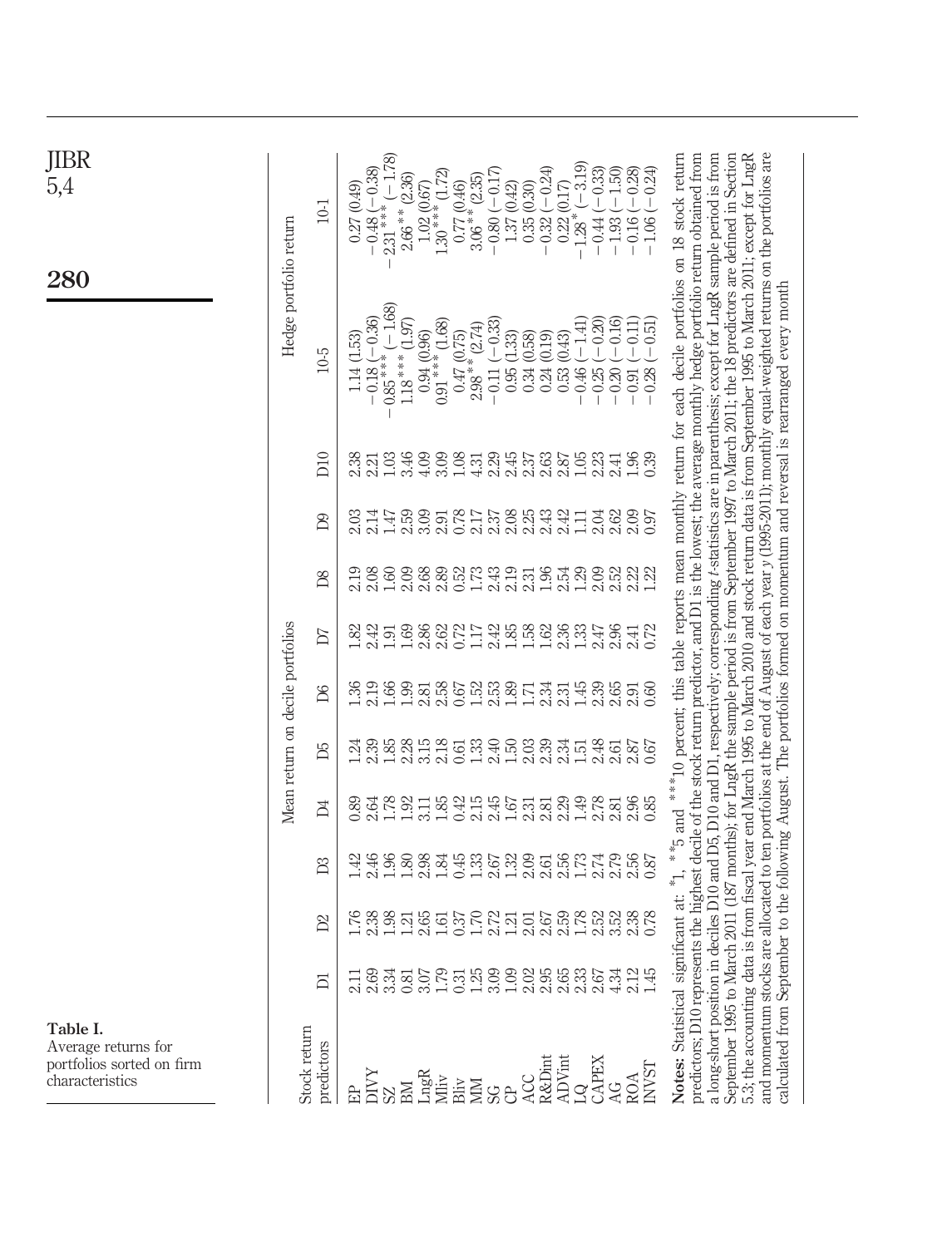stocks with the high BM, Mliv, MM and selling stocks with low BM, Mliv, MM generate significant monthly average returns of 2.66, 1.30, 3.06 percentages, respectively. Furthermore, the average return spread between the small SZ and low LQ stocks and large SZ and high LQ stocks are 2.31 and 1.28 percentage, respectively. Jegadeesh and Titman's (1993) momentum anomaly is clearly evident in our sample. The LngR anomaly fails to generate a statistically significant return spread on the hedge portfolios. Our finding is also consistent with the findings of Sehgal and Balakrishnan (2002) which suggest a weak reversal pattern in the long-term returns and a strong continuation pattern in short-term returns for the Indian market. Additionally, from Table I one-dimensional sorts for all the 18 firm characteristics, it is evident that except for SZ, BM, Mliv, MM and LQ no other firm characteristics are able to provide statistically significant cross-sectional return variations in the Indian stock market. However, for the whole sample period, all the proposed return predictors predict the direction of subsequent one-year stock returns in a way consistent with their predictive patterns in the US market. This indicates that there is weaker anomaly effect in the Indian stock market as compared to the US market. Our results are consistent with the findings of Chen *et al.* (2010) for the Chinese stock market. Chen *et al.* (2010) suggest that there can be two possible reasons for the existence of a smaller number of firm characteristics that are attributable for the statistically significant cross-sectional return variation in an emerging stock market. First, return predictors in an emerging stock market are less heterogeneously distributed as compared to other developed markets. Since risk levels of firms differ according to firm-specific characteristics, if there is not much cross-sectional dispersion in a return-predictive variable or more homogeneity in the firm-specific characteristics examined, the cross-sectional dispersion in stock returns associated with such a variable will also be small (Chen *et al.*, 2010). Second, perhaps the stock prices are less informative in an emerging stock market like India given the argument of high stock market synchronicity or low price informativeness observed in such markets (Morck *et al.*, 2000). Our observation is close to the findings of Chen *et al.* (2010) as it is based on a very recent sample period ( July 1995 to June 2007) and gives a comparative stand with respect to the cross-sectional regularity of firm characteristics in the context of developed and emerging stock markets. With special reference to small size effect, our result is consistent with the recent findings of Moor and Sercu (2013) for the persistent size effect in the other international stock markets including the Indian stock market.

*3.1.2 Construction of market risk factors*. The systematic market factor (MRKT) is measured as market excess return in excess of risk-free rate of interest. The measures of SZ, BM, MM and LQ for the construction of risk factors are similar to the measures mentioned in Section 3.1.1 for the construction of decile portfolios. The six value-weighted portfolios used for SMB and HML construction are small-low, small-medium, small-high, big-low, big-medium and big-high from the intersection of two SZ and three BM groups. Following Fama and French (1993), SMB is measured each month as the equal-weight average of the returns on the three small stock portfolios minus the returns on the three big stock portfolios. HML measured each month as the equal-weight average of the returns on two high BM portfolios minus returns on the two low BM portfolios. Following Keene and Peterson (2007) for the LMHL construction four value weighted portfolios formed with the intersection of two SZ-based and two LQ-based portfolios, i.e. small-high liquid, small-low liquid, big-high liquid,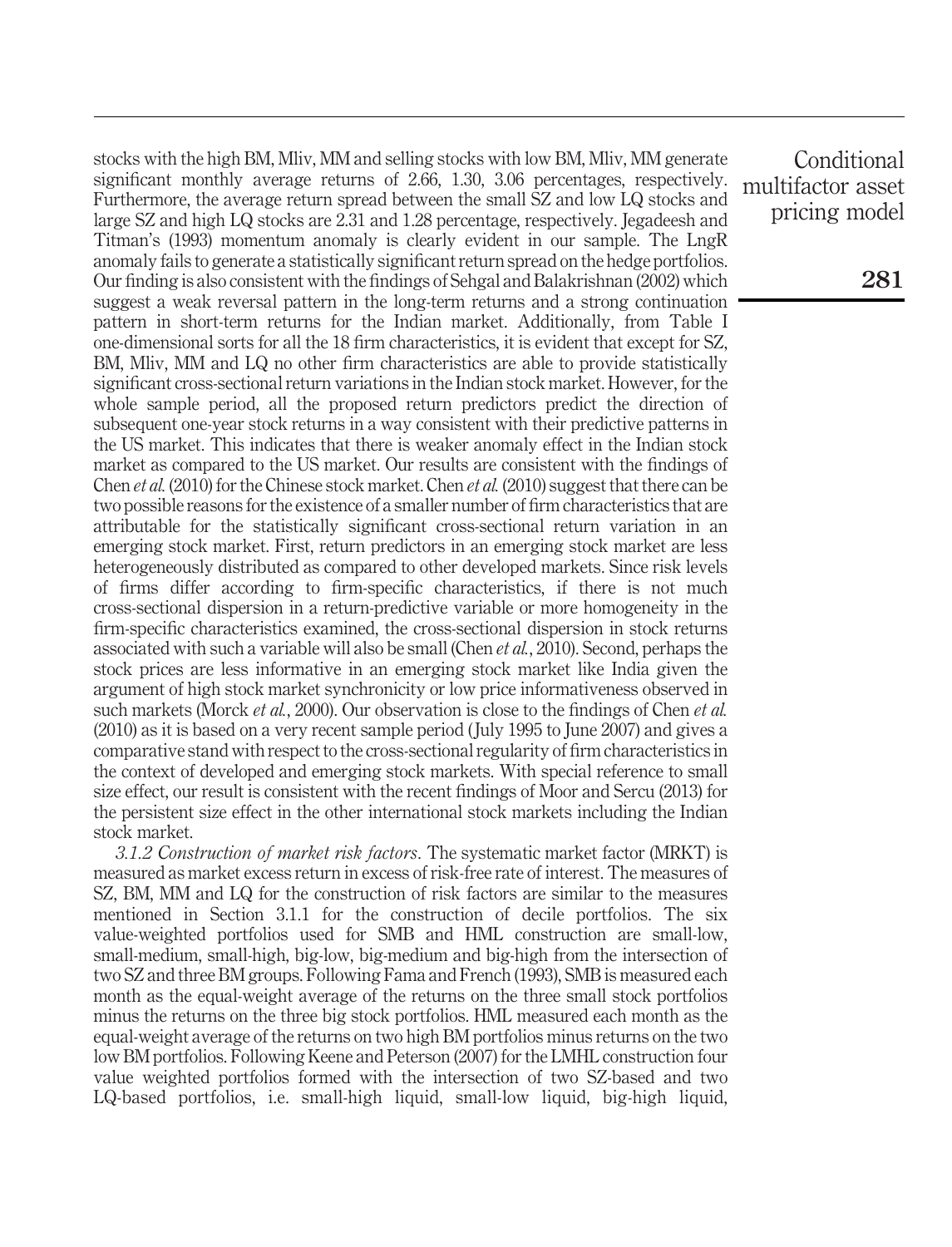big-low liquid. LMHL is the difference between the simple average of returns from the two low liquid portfolios and the simple average of returns from the two high liquid portfolios. In order to measure WML, we follow Carhart (1997) and Her *et al.* (2004) for constructing six value-weight portfolios with the intersection of two size and three return momentum groups are small-winner, small-neutral, small-looser, big-winner, big-neutral and big-looser. WML is the equal-weight average of the returns on the two winner stock portfolios minus the returns on the two loser stock portfolios.

Table II reports the descriptive statistics for market risk factors. Table II shows mean positive return for all the risk factors except the market factor. The high level of standard deviation observed for the HML and WML warrants the caution for following such investible strategies. Table II confirms the presence of the SZ, BM, LQ and MM premiums on the Indian stock market. Except for the market excess return, monthly mean returns reported in Table II with respect to SMB, HML and WML are found to be higher than the mean returns observed by Fama and French (2012) for the global, North America, Europe, Japan and Asia Pacific markets. Consistent with the findings of Rouwenhorst (1999), our results suggest that market risk factors in emerging markets are qualitatively similar to those documented for many developed markets. In Table II except for MRKT the positive but small correlation between LMHL and other factors indicates that liquidity factor in addition to the well documented four factors captures another dimension of systematic risk. The positive correlation observed within SMB and LMHL may be because of the apparent relationship between market equity and liquidity. Amihud (2002) and Keene and Peterson (2007) suggest that the negative (positive) relationship of large size (small size) stocks with return can be considered as an alternative proxy for liquidity (illiquidity) measure of stocks.

*3.1.3 The conditioning information variables*. Literature on conditional asset pricing models suggests that the selected conditioning information variables should capture investors' expectations about future market return or business cycle conditions. In principle, since the information set of the investors at the time *t* is inherently unobservable (Cochrane, 2001), the lagged instrumental variables  $(Z_{t-1})$  have been selected with respect to certain macroeconomic variables which validate the time series predictability of stock return and future economic conditions. Consistent with the conditional asset pricing literature (Fama and French, 1988; Ferson and Harvey, 1998, 1999; Iqbal *et al.*, 2010; Schrimpf *et al.*, 2007), we consider four conditioning information variables namely: term spread (TS), dividend yield (DY), SIR, and interest rate differential (IRD). TS is measured as the difference between ten-year Government bond yields and 91-days Treasury bill rate. DY is computed by summing monthly dividends on the value weighted S&P CNX Nifty

|                                       |                                                                                                   | Descriptive<br>statistics |              |              |            | Correlation matrix of risk factors |      |      |
|---------------------------------------|---------------------------------------------------------------------------------------------------|---------------------------|--------------|--------------|------------|------------------------------------|------|------|
|                                       | Risk factors                                                                                      | Mean                      | SD.          | <b>MRKT</b>  | <b>SMB</b> | HML                                | LMHL | WML  |
|                                       | <b>MRKT</b><br><b>SMB</b>                                                                         | $-5.81$<br>0.30           | 7.48<br>9.97 | 1.00<br>0.26 | 1.00       |                                    |      |      |
|                                       | HML                                                                                               | 1.55                      | 11.12        | $-0.25$      | 0.29       | 1.00                               |      |      |
| Table II.                             | LMHL.                                                                                             | 0.48                      | 3.50         | $-0.13$      | 0.06       | 0.05                               | 1.00 |      |
| Descriptive statistics and            | <b>WML</b>                                                                                        | 1.09                      | 10.35        | $-0.02$      | 0.02       | $-0.10$                            | 0.04 | 1.00 |
| correlation matrix<br>of risk factors | <b>Note:</b> Sample period consists of 187 monthly observations from September 1995 to March 2011 |                           |              |              |            |                                    |      |      |

JIBR 5,4

282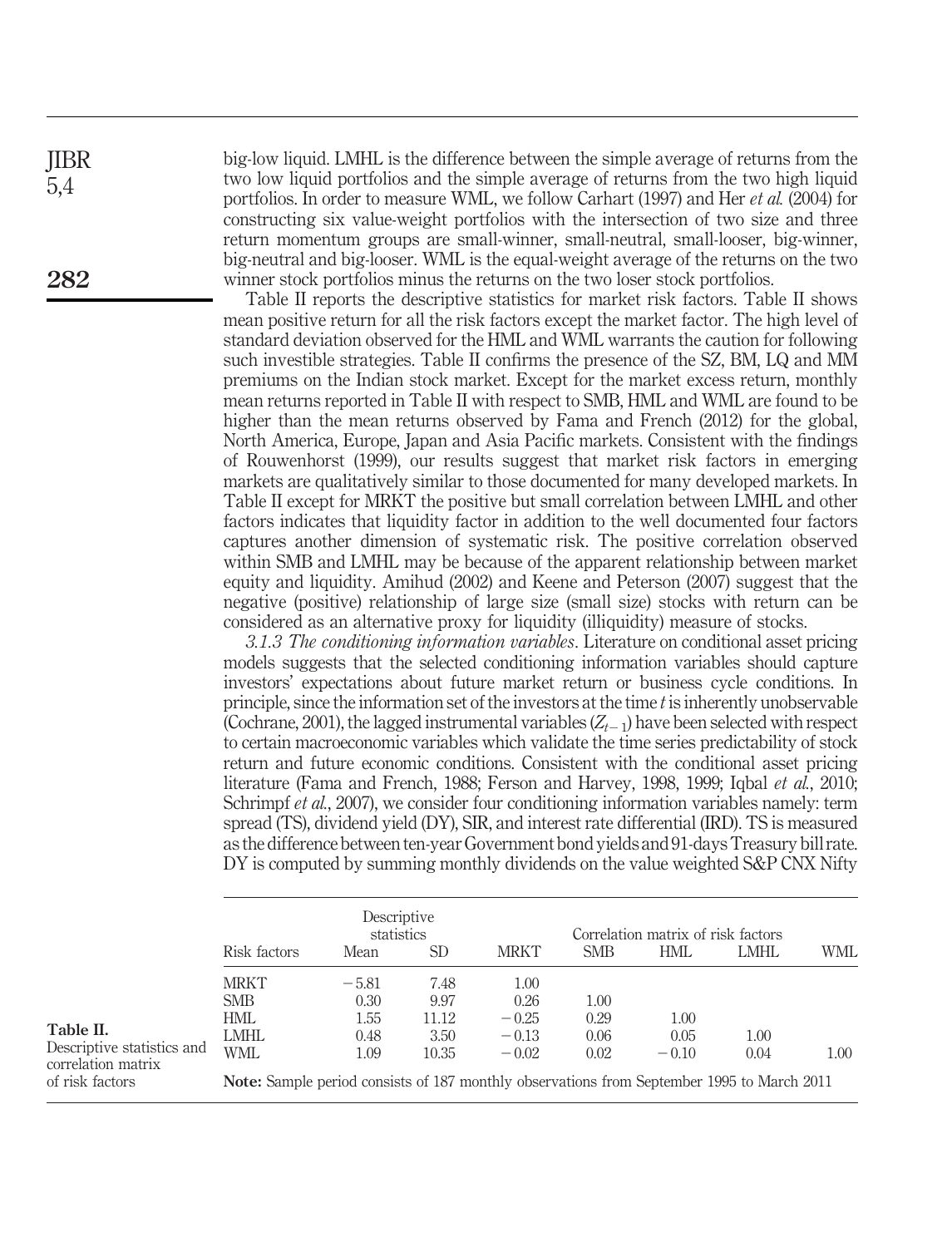index portfolio for the year preceding *t* and dividing by the value of the portfolio at *t*. SIR is measured as the monthly weighted average call money rate. In order to access the relevance of global risk factors, we consider IRD measured as the difference between Mumbai Interbank Offered Rate (MIBOR) and London Interbank Offered Rate (LIBOR) as the fourth conditioning information variable.

Table III reports the descriptive statistics of the four conditioning variables. The observed negative correlation between TS and DY indicates the apparent opposite relationship of both the variables with the business cycle and expected returns (Fama and French, 1988). The positive correlation between the SIR and IRD in Table III is evident because of the common interest rate component among the two variables. However, as the two conditioning variables will be used in different alternative specifications, we are not running the risk of multicollinearity problem.

*3.1.4 Measures of firm characteristics for cross-sectional return predictability*. Motivated by the cross-sectional regularities observed for SZ, BM, Mliv, MM and LQ (Table I of Section 3.1.1), we will restrict ourselves to these five characteristics for examining the explanatory power of such characteristics on the risk adjusted returns derived for each security  $(j)$ . The risk adjusted return for each security  $(R_i^*$ *j* ) has been calculated by employing unconditional and alternative conditional specification of FFM following the approach of Avramov and Chordia (2006). In our subsequent analysis all these five firm-specific characteristics are lagged by one month with respect to the stock return for each firm *j*. Since our subsequent analysis will examine the cross-sectional return predictability of firm characteristics as compared to the time series returns variation observed in portfolio-based approach (Table I), we mention the aforementioned selected five market anomalies (SZ, BM, Mliv, MM and LQ) for the subsequent cross-sectional analysis as S*z*, B*m*, M*liv*, M*m* and L*q*. Such distinction in terms of the symbolic representation has been made for the purpose of clarity in understanding as the selected five anomalies need to be measured in a different way for the cross-sectional tests. Such symbolic distinction helps to make the distinction in terms of the empirical measure of such variable without distorting their theoretical and economic relevance.

|            |                 |         | Panel (A) summary statistics of the conditioning information variables |            |
|------------|-----------------|---------|------------------------------------------------------------------------|------------|
| Variables  | Mean            | SD      | Minimum                                                                | Maximum    |
| <b>TS</b>  | 2.13            | 1.57    | $-0.35$                                                                | 9.17       |
| DY         | 1.49            | 0.49    | 0.65                                                                   | 3.08       |
| <b>SIR</b> | 7.08            | 3.98    | 0.73                                                                   | 34.83      |
| <b>IRD</b> | 3.49            | 3.58    | $-4.59$                                                                | 28.80      |
|            |                 |         | Panel (B) correlation matrix of the conditioning information variables |            |
|            | TS <sup>-</sup> | DY      | <i>SIR</i>                                                             | <i>IRD</i> |
| <b>TS</b>  |                 |         |                                                                        |            |
| DY         | $-0.27$         |         |                                                                        |            |
| <b>SIR</b> | $-0.21$         | $-0.28$ |                                                                        |            |
| <b>IRD</b> | $-0.37$         | 0.01    | 0.84                                                                   |            |

Notes: Sample period consists of 187 monthly observations from September 1995 to March 2011; required data for conditioning variables (TS, SIR) have been collected from *Hand Book of Statistics of Indian Economy* published by Reserve Bank of India; DY data have been collected from NSE web site; for IRD calculation LIBOR and MIBOR data have been collected from official web sites of Bank of England, United Kingdom and National Stock Exchange of India

Table III. Descriptive statistics of conditioning information variables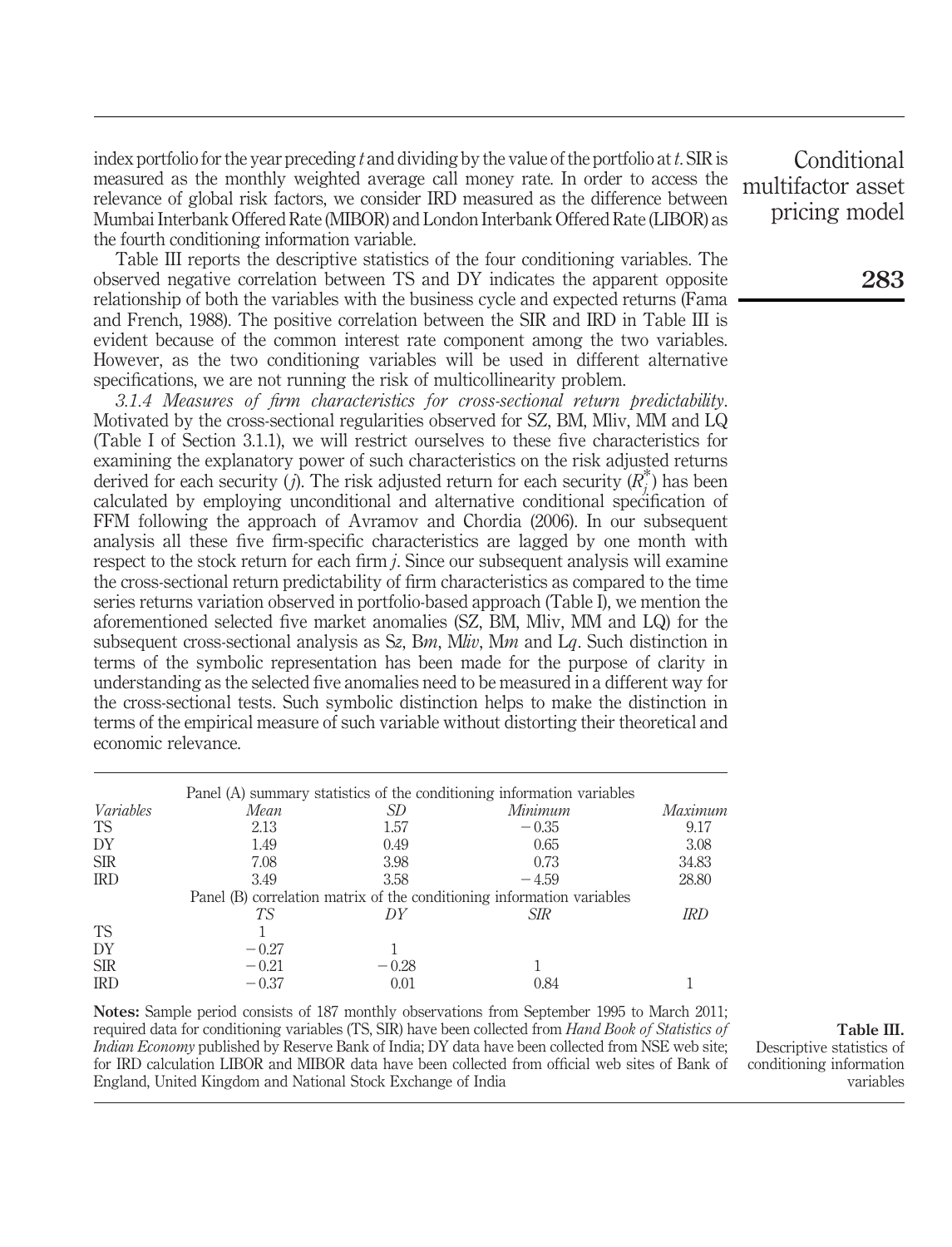JIBR 5,4

284

Consistent with related literature, for each stock the following variables were calculated each month as follows: S*z* of the firm is measured as the natural logarithm of the market value of the equity at the end as of the end of the second to last month. B*m* is the ratio of book value of equity at the financial year end in the calendar year *y* to the market value of equity at the end of the month  $t-1$  in the calendar year y. Lq is measured as the annual average of monthly turnover ratio, i.e. number of shares traded to the number of shares outstanding. The values have been considered from the end of second to last month. To account for the momentum effect (M*m*) in short-run and long-run, we consider three sets of lagged return variables (M*m*2-3, M*m*4-6, and M*m*7-12). The two sets of lagged return variables namely M*m*2-3, M*m*4-6 given the importance of the short run momentum strategy documented in the context of the Indian stock market (Ansari and Khan, 2012). M*m*2-3 is the cumulative return over the two months ending at the beginning of the previous month. M*m*4-6 is the cumulative return over the three months ending three months previously. Mm<sup>7</sup>-12 is the cumulative return over the six months ending six months previously. Consistent with Brennan *et al.* (1998), the lagged return variables were constructed to exclude the return during the immediate prior month in order to avoid any spurious association between the prior month return and the current month return caused by thin trading or bid-ask spread effects. Each month Mliv is computed as the ratio of total assets in the fiscal year ending March in the calendar year *y* to the market value of equity at the end of the month t-2 in the calendar year *y*.

Table IV reports summary statistics and correlation matrix for the risk characteristics of our interest. Results of Table IV show the time series averages of the cross-sectional means and standard deviations of security characteristics. Consistent with Table I the mean values of all the risk characteristic variables representing the short and long-term executable momentum strategies show a positive value. This indicates the momentum strategy both short and long and more specifically the long strategies can have a chance to generate positive momentum profits. The high value of standard deviation in the case of all momentum or return characteristics may be the result of the highly volatile nature of emerging stock markets. However, the standard deviation is relatively lower for short-term momentum (M*m*2-3) strategy. The correlation

|          | statistics | Descriptive |         |         |         |         | Correlation matrix of firm characteristics |         |          |
|----------|------------|-------------|---------|---------|---------|---------|--------------------------------------------|---------|----------|
|          | Mean       | SD          | Sz      | Bm      | La      | Mliv    | $Mm2-3$                                    | $Mm4-6$ | $Mm7-12$ |
| Sz       | 20.62      | 1.97        | 1.00    |         |         |         |                                            |         |          |
| Bm       | 4.86       | 12.25       | $-0.28$ | 1.00    |         |         |                                            |         |          |
| Lq       | 2.22       | 13.41       | 0.12    | $-0.03$ | 1.00    |         |                                            |         |          |
| Mliv     | 4.92       | 6.72        | $-0.35$ | 0.01    | $-0.06$ | 1.00    |                                            |         |          |
| $Mm2-3$  | 4.94       | 23.36       | 0.03    | $-0.01$ | 0.07    | $-0.09$ | 1.00                                       |         |          |
| $Mm4-6$  | 7.43       | 28.65       | 0.03    | $-0.02$ | 0.04    | $-0.10$ | $-0.02$                                    | 1.00    |          |
| $Mm7-12$ | 14.30      | 41.18       | 0.04    | $-0.02$ | 0.05    | $-0.13$ | 0.04                                       | 0.03    | 1.00     |

## Table IV.

Descriptive statistics and correlation matrix of selected firm characteristics

Notes: This table reports the descriptive statistics of firm characteristics and risk factors; sample period consists of 187 monthly observations of 582 firms from September 1995 to March 2011; for firm characteristics the descriptive statistics is computed as the time series average of cross-sectional mean standard deviation value; for firm characteristics the correlation matrix is computed from the time series of monthly cross-sectional correlations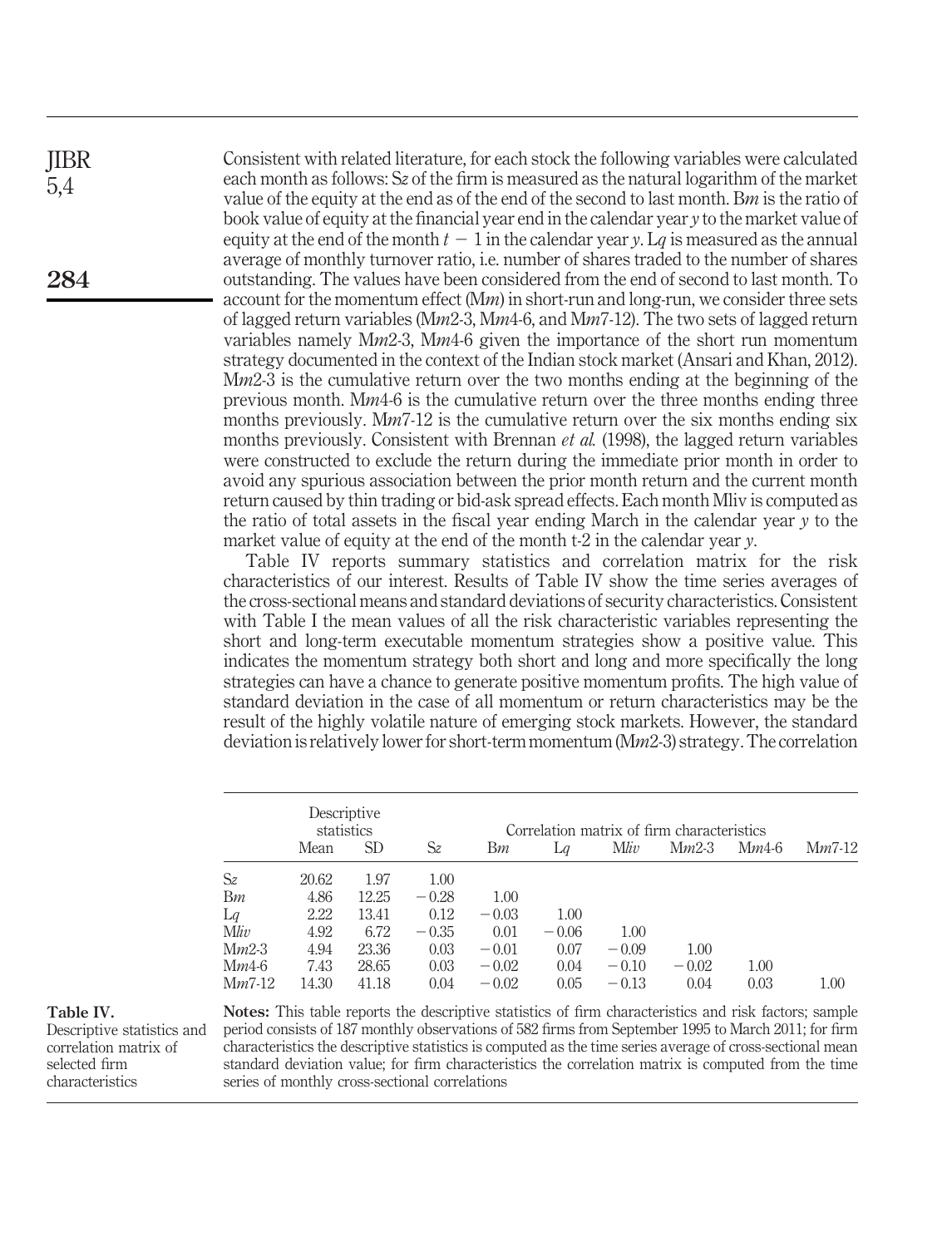matrix shows a very low level of correlation structure among the selected firm characteristics.

### 4. Discussion of results

The Appendix reports the cross-sectional average slope coefficients of systematic risk factors for the first step time series regression specifications in equations (3) and (7) for deriving the risk adjusted returns of individual firms. For the purpose of brevity, we only report the cross-sectional average slope coefficients and *t*-statistics of risk factors (MRKT, SMB, HML, LMHL and WML) used in the alternative asset pricing models for deriving the risk adjusted returns in first step. The insignificant intercepts across all the alternative asset pricing models suggest that the systematic risk factors are able to explain the return behavior of individual firms.

Table V shows the estimation results of the equation (3) for the unconditional FFM. Columns 1-3 of Table V indicate the estimation results with respect to the three different momentum characteristics (M*m*2-3, M*m*4-6, M*m*7-12). The LR-test results for all the four different specifications show that the firm-specific effects are present in the dataset. For all the four different specifications, the reported LM test statistics indicate that either the fixed effect or random effect panel data models are to be preferred to the classical linear regression model. Hausman test results for all the alternative specifications in Table V reject the use of the random effect model. Therefore, our results are based on the fixed effect estimators. The reported results under columns 1-3 suggest that unconditional FFM fails to capture the importance of S*z*, M*liv* and M*m*

| Coefficients and test statistics | $\left(1\right)$              | (2)                           | (3)                |
|----------------------------------|-------------------------------|-------------------------------|--------------------|
| Sz                               | $-0.78$ <sup>*</sup> (-17.67) | $-0.76$ <sup>*</sup> (-17.24) | $-0.77$ * (-17.06) |
| Bm                               | 0.01(0.16)                    | 0.08(0.45)                    | 0.28(1.01)         |
| Lq                               | $-0.12(-0.65)$                | $-0.10(-0.63)$                | $-0.10(-0.64)$     |
| Mliv                             | $0.05$ $(7.06)$               | $0.07*$ (7.39)                | $0.06*$ (7.41)     |
| $Mm2-3$                          | $0.02*(6.55)$                 |                               |                    |
| $Mm4-6$                          |                               | 0.17(1.12)                    |                    |
| $Rm7-12$                         |                               |                               | $0.16***(2.59)$    |
| LR-test $[x^2(581)]$             | 630.54 {0.00}                 | $626.66 \{0.00\}$             | 623.44 {0.00}      |
| LM test $[x^2(1)]$               | 451.07 {0.00}                 | 482.10 {0.00}                 | 477.52 {0.00}      |
| Hausman test $[x^2(5)]$          | 1,417.98 {0.00}               | 1,728.06 {0.00}               | 1,607.66 {0.00}    |
| $R^2$                            | 0.0039                        | 0.0035                        | 0.0035             |
| D-W stat.                        | 2.13                          | 2.21                          | 2.19               |
| F-test                           | $81.61 \{0.00\}$              | 73.26 $\{0.00\}$              | 73.40 $\{0.00\}$   |

Notes: Statistical significant at:  $*1$ ,  $**5$  and  $***10$  percent; the three different columns under each asset pricing models indicate the estimation results with respect to the three different momentum characteristics such as RET-2-3, RET-4-6 and RET 7-12 along with other firm characteristics; sample period consists of 187 monthly observations of 582 firms from September 1995 to March 2011; LR-test (Gourieroux *et al.*, 1982) carried out to identify the existence of individual firm specific effects in the data set; Lagrange Multiplier (LM) test (Breusch and Pagan, 1980) has been used to test the acceptability of panel data models over the classical regression models; the Hausman (1978) specification test is performed on each system to determine which estimation method is most appropriate; *t*-statistics are in parenthesis; figures in the curly brackets represent corresponding *p*values of model specification test statistics

Table V.

Fixed effect model estimates of equation (9) for unconditional FFMs

285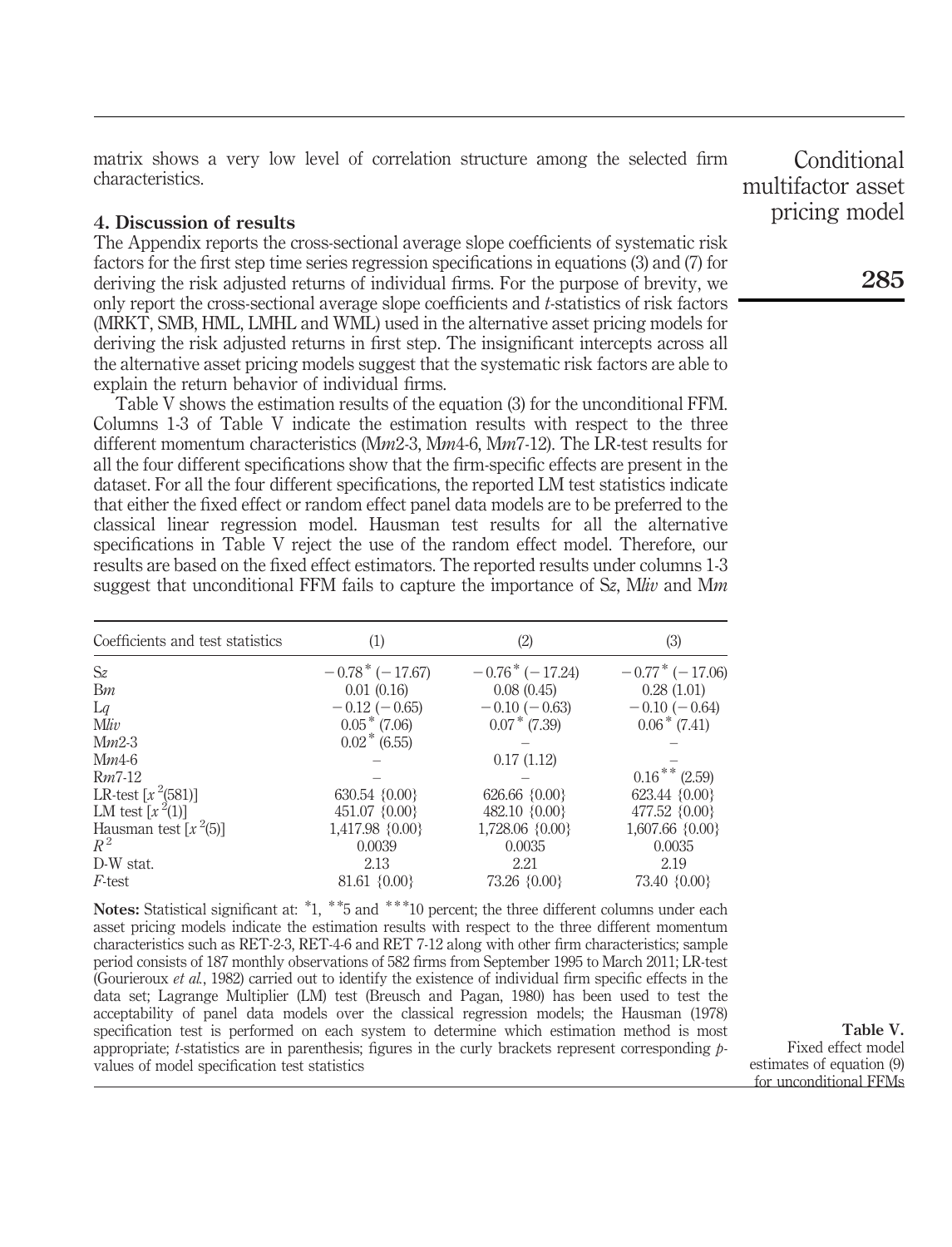characteristics. Even though the firm specific value effect is well captured for the Indian stock market, the model fails to account for the size effect completely. The reported results for unconditional FFM show that the model has reasonably captured the medium-term momentum characteristic (M*m*4-6) along with the L*q* and B*m* characteristics.

The persistent effect of S*z* characteristic in Table V seems to be inconsistent with the argument of Fama and French (1993) for the market-wide size and value effect explanation through the proposed three factor model. Since the risk adjustment process in the first step includes size and value factors (SMB and HML) along with other factors, it is reasonable to expect that the firm characteristics coefficients should be insignificant while explaining the risk adjusted returns in the second step. In common, the reported results of Table V give an indication of the special nature of S*z* and M*liv* characteristics, as the two are found to be indifferent for the risk adjustment process using several systematic risk factors in the multifactor specification. Although the available literature raises concern about the apparent relationship between S*z* and L*q* (Amihud, 2002; Keene and Peterson, 2007), findings in Table V for the FFM give no additional information for the insignificant size effect even in the presence of systematic liquidity risk factor.

Table VI shows the estimation results of the equation (9) for different conditional specifications of FFM. Columns 1-3 of Table VI show the estimated results for conditional FFM specification with the TS as the conditioning information. Columns 4-6 show the estimated results for conditional FFM specification with the DY as the conditioning information. Columns 7-9 of Table VI show the estimated results for conditional FFM with the SIR as the conditioning information and columns 10-12 present the estimated results for conditional FFM with IRD as the conditioning information, respectively. For all the alternative conditional specifications of FFM in Table VI, the reported model specification test statistics of LR-test and Hausman test negate the use of random effect model and give an indication for the use of fixed effect model estimation.

The reported results in Table VI suggest that the FFM in its several conditional specifications give similar results for the complete explanation of B*m* and L*q* effects as compared to its unconditional specification. In particular, the model fails to capture the momentum effects in its several conditional specifications. Regardless of the alternative conditioning information, the characteristic based pricing evidence is observed with respect to the S*z*, M*liv*, M*m*2-3 and M*m*7-12. The time varying conditional specification is only able to explain the presence of medium-term momentum (M*m*4-6) strategy. The use of DY conditioning information is not even able to explain the L*q* characteristic completely. Inconsistent with the findings of Ho and Hung (2009), Narayan and Zheng (2010) and Bauer *et al.* (2010), we do not observe any significant improvement of the liquidity augmented multifactor model for capturing the cross-sectional regularities associated with firm characteristics. With special reference to the L*q* characteristics, our results are also inconsistent with the concern raised by the related literature in developed markets. For instance, Avramov and Chordia (2006) raise concern over alternative conditional and unconditional asset pricing models' failure to capture the impact of L*q* effect. A similar line of concern is also raised by Ho and Hung (2009) for the failure of unconditional liquidity augmented models to capture the importance of L*q* pricing evidence.

JIBR 5,4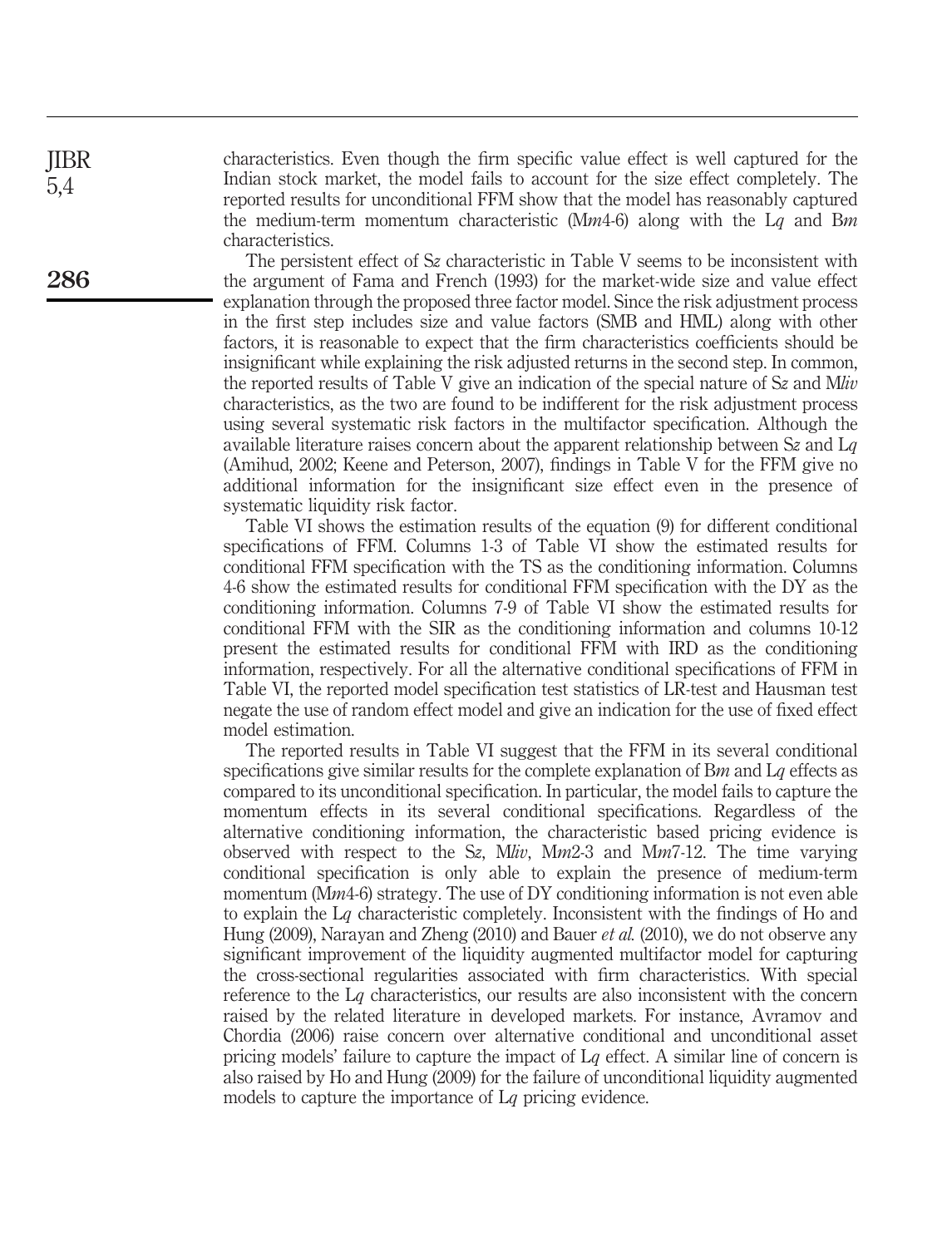|                                     |                |                                                                                                                                                                                                                                                                                          | Conditional                                                                                                                                                                                                                                                                                                                                                                                                                                                                                                                                                                                                                                                                                                                                                                                                                                                                                                                                                                                                                                                                                                                                                                                                                                                                                                                                                   |
|-------------------------------------|----------------|------------------------------------------------------------------------------------------------------------------------------------------------------------------------------------------------------------------------------------------------------------------------------------------|---------------------------------------------------------------------------------------------------------------------------------------------------------------------------------------------------------------------------------------------------------------------------------------------------------------------------------------------------------------------------------------------------------------------------------------------------------------------------------------------------------------------------------------------------------------------------------------------------------------------------------------------------------------------------------------------------------------------------------------------------------------------------------------------------------------------------------------------------------------------------------------------------------------------------------------------------------------------------------------------------------------------------------------------------------------------------------------------------------------------------------------------------------------------------------------------------------------------------------------------------------------------------------------------------------------------------------------------------------------|
|                                     | (12)           | $-0.73$ <sup>*</sup><br>-15.15)<br>$\begin{pmatrix} -0.85 \\ 0.11 \\ 12.41 \end{pmatrix}$<br>$0.02**$<br>0.0030<br>$(2.43)$<br>$630.54$<br>$\begin{array}{c} 2000 \\ 7050 \\ 7050 \\ \end{array}$<br>$-0.01$<br>$\frac{1000}{27.11}$<br>(0.78)<br>2.39<br>62.12<br>0.01                  | multifactor asset<br>pricing model                                                                                                                                                                                                                                                                                                                                                                                                                                                                                                                                                                                                                                                                                                                                                                                                                                                                                                                                                                                                                                                                                                                                                                                                                                                                                                                            |
| Interest rate differential<br>(IRD) | $\overline{1}$ | $-0.75$ *<br>- 15.59)<br>$\begin{pmatrix} -0.85 \\ 0.10 \\ 12.23 \end{pmatrix}$<br>638.35<br>{0.00}<br>21.49<br>0.0029<br>(0.68)<br>$\{0.00\}$<br>836.23<br>$2.40$<br>61.36<br>(0.00)<br>(1.22)<br>0.02<br>0.02                                                                          | 287                                                                                                                                                                                                                                                                                                                                                                                                                                                                                                                                                                                                                                                                                                                                                                                                                                                                                                                                                                                                                                                                                                                                                                                                                                                                                                                                                           |
|                                     | (10)           | $-0.76$ * $(-15.87)$<br>$-0.85$<br>0.11<br>$(12.02)$<br>$0.02$ <sup>*</sup><br>533.29<br>$-0.01$<br>0.0034<br>(0.58)<br>$\begin{array}{c} 1000 \\ 01726 \\ 10000 \\ \end{array}$<br>$2.39$<br>70.55<br>(6.88)<br>$\frac{1781}{1781}$<br>0.02                                             |                                                                                                                                                                                                                                                                                                                                                                                                                                                                                                                                                                                                                                                                                                                                                                                                                                                                                                                                                                                                                                                                                                                                                                                                                                                                                                                                                               |
|                                     | ම              | $-16.21$<br>$\frac{(-1.44)}{0.02}$<br>$-0.02$<br>$0.01$ $^{\ast}$<br>934<br>927<br>928<br>$\{0.00\}$<br>368.13<br>$\{0.003$<br>$0.0032$<br>(0.49)<br>0.87<br>(9.34)<br>$2.47$<br>67.16<br>0.03                                                                                           |                                                                                                                                                                                                                                                                                                                                                                                                                                                                                                                                                                                                                                                                                                                                                                                                                                                                                                                                                                                                                                                                                                                                                                                                                                                                                                                                                               |
| <b>SIR</b>                          | $\circledR$    | $-0.84$ <sup>*</sup><br>(-15.69)<br>$-0.02$<br>$(-1.41)$<br>0.08*<br>0.0028<br>$0.02*$<br>622.74<br>(0.00)<br>(0.58)<br>$\begin{array}{c} \{0.00\} \\ \{271.17\} \end{array}$<br>(0.00)<br>(7.29)<br>$2.46$<br>59.24<br>(6.95)<br>0.02<br>20.11                                          |                                                                                                                                                                                                                                                                                                                                                                                                                                                                                                                                                                                                                                                                                                                                                                                                                                                                                                                                                                                                                                                                                                                                                                                                                                                                                                                                                               |
|                                     | G              | $\frac{-0.85}{-15.91}$<br>$\frac{-1.41}{0.07}$<br>$-0.03$<br>617.19<br>$0.02$<br>$(0.50)$<br>$0.03*$<br>(13.73)<br>22.76<br>(0.00)<br>$\begin{array}{c} {0.003} \ {362.67} \end{array}$<br>(0.00)<br>0.0041<br>$\frac{243}{87.33}$<br>(7.07)                                             |                                                                                                                                                                                                                                                                                                                                                                                                                                                                                                                                                                                                                                                                                                                                                                                                                                                                                                                                                                                                                                                                                                                                                                                                                                                                                                                                                               |
|                                     | ⊜              | $\frac{0.97}{18.81}$<br>$-0.51$ <sup>*</sup><br>$\begin{array}{c} \{0.00\} \\ 220.23 \end{array}$<br>$(-6.60)$<br>0.07*<br>$2.46$<br>$108.56$<br>$\begin{array}{c} (7.44) \\ 637.52 \\ 90.003 \\ 210.16 \end{array}$<br>0.0065<br>(0.00)<br>(1.30)<br>$0.08$ $^{\ast}$<br>(8.21)<br>0.07 |                                                                                                                                                                                                                                                                                                                                                                                                                                                                                                                                                                                                                                                                                                                                                                                                                                                                                                                                                                                                                                                                                                                                                                                                                                                                                                                                                               |
| Dividend yield<br>ŒΦ                | ල              | $-0.99$ <sup>*</sup><br>-19.14)<br>$\begin{array}{c} (1.08)\\ -0.52\\ -0.669\\ \end{array}$<br>0.0059<br>184.93<br>2,047.77<br>622.10<br>$0.02*$<br>(0.00)<br>(0.00)<br>(0.00)<br>(7.70)<br>(2.04)<br>98.27<br>0.06<br>$2.47\,$                                                          |                                                                                                                                                                                                                                                                                                                                                                                                                                                                                                                                                                                                                                                                                                                                                                                                                                                                                                                                                                                                                                                                                                                                                                                                                                                                                                                                                               |
|                                     | ⊕              | $-19.24$<br>$0.98$ <sup>*</sup><br>2.950.34<br>1634)<br>1636<br>1622<br>3003<br>166.96<br>$2.47$<br>102.13<br>631.07<br>(0.90)<br>0.0061<br>(0.00)<br>(0.00)<br>$-0.54$<br>0.05<br>(4.83)                                                                                                |                                                                                                                                                                                                                                                                                                                                                                                                                                                                                                                                                                                                                                                                                                                                                                                                                                                                                                                                                                                                                                                                                                                                                                                                                                                                                                                                                               |
|                                     | ි              | $\frac{1.32}{27.59}$<br>043.99<br>$-0.66$<br>0.10 <sup>*</sup><br>$0.02***$<br>$\frac{2.59}{171.55}$<br>$-0.02$<br>$(2.08)$<br>$(35.40)$<br>$(0.00)$<br>(0.00)<br>(1.82)<br>0.0081<br>(0.12)<br>(0.00)<br>0.02<br>49.77<br>I                                                             |                                                                                                                                                                                                                                                                                                                                                                                                                                                                                                                                                                                                                                                                                                                                                                                                                                                                                                                                                                                                                                                                                                                                                                                                                                                                                                                                                               |
| Term spread                         | $\odot$        | 28.16)<br>$(0.003)$<br>$(0.003)$<br>$(0.003)$<br>$1.34 *$<br>$\binom{-0.65}{0.10}$<br>0.0082<br>172.96<br>$(0.97) - 0.03$<br>(11.52)<br>$0.05*$<br>620.89<br>43.02<br>(0.00)<br>(3.43)<br>0.03<br>2.60                                                                                   |                                                                                                                                                                                                                                                                                                                                                                                                                                                                                                                                                                                                                                                                                                                                                                                                                                                                                                                                                                                                                                                                                                                                                                                                                                                                                                                                                               |
|                                     | Э              | 2,791.32<br>28.51)<br>$\frac{(-65)}{0.09}$<br>0.0092<br>$(0.85)$<br>$-0.03$<br>625.35<br>{0.00}<br>37.52<br>(0.00)<br>$\{0.00\}$<br>$(11.24)$<br>$0.03$<br>(11.05)<br>$2.59$<br>195.21<br>1.35<br>0.02                                                                                   |                                                                                                                                                                                                                                                                                                                                                                                                                                                                                                                                                                                                                                                                                                                                                                                                                                                                                                                                                                                                                                                                                                                                                                                                                                                                                                                                                               |
|                                     |                |                                                                                                                                                                                                                                                                                          |                                                                                                                                                                                                                                                                                                                                                                                                                                                                                                                                                                                                                                                                                                                                                                                                                                                                                                                                                                                                                                                                                                                                                                                                                                                                                                                                                               |
|                                     |                | Hausman test $[x^2(5)]$<br>LR-test $[x^2(581)]$<br>LM test $[x^2(1)]$<br>$\stackrel{\textstyle\cdots}{\textstyle\sum}\textstyle\rm W$ stat.<br>$Mm7-12$<br>${\it Mm}$ 4-6<br>$Mm2-3$<br>$F$ -test<br>Mdiv<br>Bm<br>$\mathbb{P}^1$                                                        | respect to the three different momentum characteristics such as RET-2-3, RET-4-6 and RET 7-12 along with other firm characteristics. RET-2-3, RET-4-6<br>and RET 7-12 are measured as the cumulative returns over the two months ending at the beginning of the previous month, three months ending three<br>Notes: Statistical significant at: ${}^*1$ , ${}^*$ 5 and ${}^*$ ${}^*10$ percent; the three different columns under each asset pricing models indicate the estimation results with<br>months previously, and six months ending six months previously, respectively; sample period consists of 187 monthly observations of 582 firms from<br>Lagrange Multiplier (LM) test (Breusch and Pagan, 1980) has been used to test the acceptability of panel data models over the classical regression models;<br>September 1995 to March 2011; LR-test (Gourieroux <i>et al.</i> , 1982) carried out to identify the existence of individual firm specific effects in the data set;<br>the Hausman (1978) specification test is performed on each system to determine which estimation method is most appropriate; t-statistics are in parenthesis;<br>figures in the curly brackets represent corresponding $p$ -values of model Specification test statistics<br>Table VI.<br>Fixed effect model<br>estimates of equation (9)<br>for conditional FFM |
|                                     |                | $\Im$                                                                                                                                                                                                                                                                                    |                                                                                                                                                                                                                                                                                                                                                                                                                                                                                                                                                                                                                                                                                                                                                                                                                                                                                                                                                                                                                                                                                                                                                                                                                                                                                                                                                               |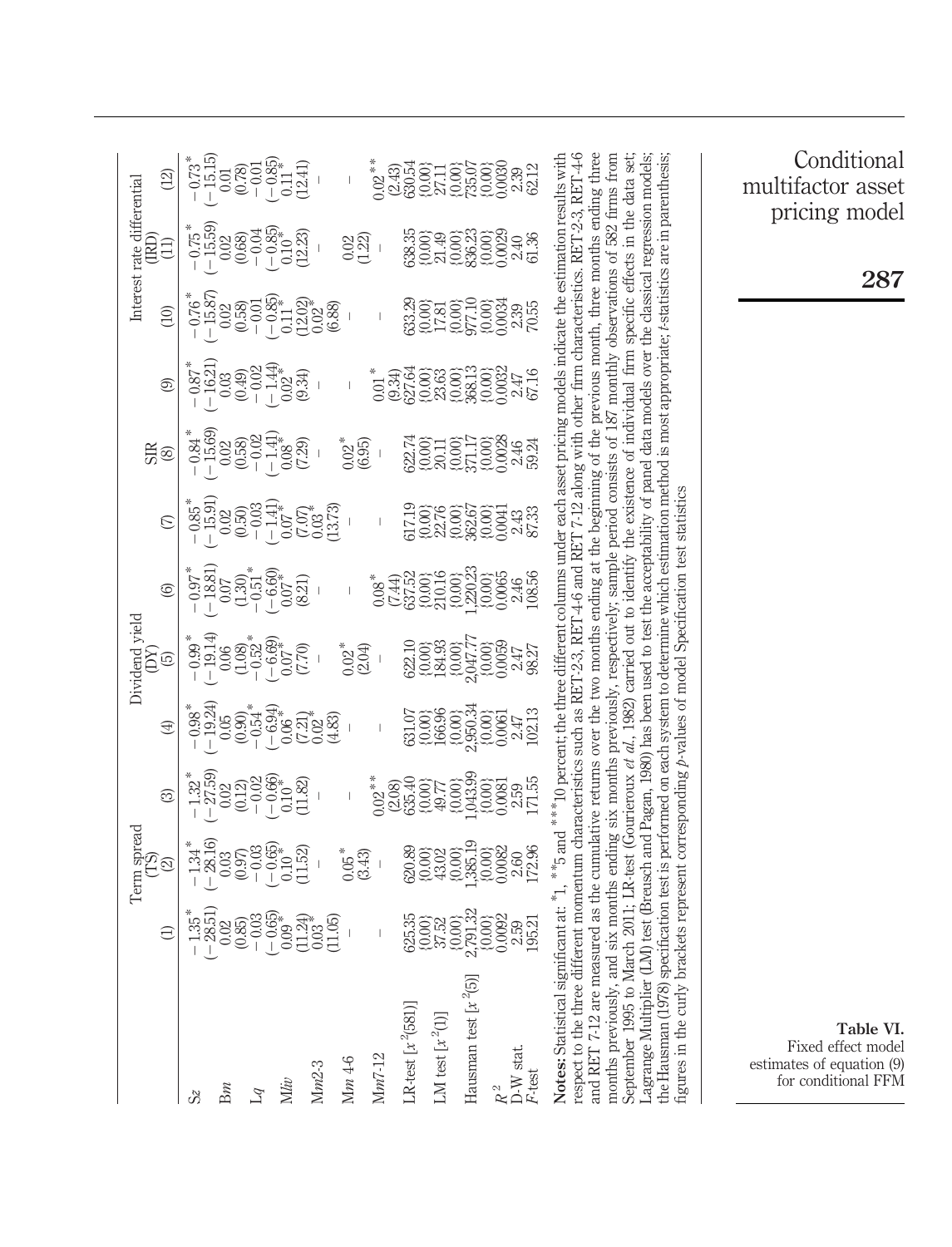JIBR 5,4

288

The findings in other emerging markets that advocate similar conclusions of unconditional multifactor models' complete explanation evidence of L*q* effect are associated with Narayan and Zheng (2010). The authors find that even the alterative multifactor model specifications that do not account for the additional liquidity factor are able to explain S*z*, B*m* and L*q* effects. Suggesting a possible explanation, the authors argue that this may be attributable to the special nature of order driven market structure. Following such empirical evidence in the context of emerging stock markets and considering the order driven market structure of the Indian stock market (Dash and Mahakud, 2012), we also expect that the special nature of an order driven market structure may be a the possible reason for the complete explanation of L*q* effect among most of the asset pricing models that we consider in our analysis. This argument is more intuitive given the theoretical argument of market microstructure literature. For instance, Brockman and Chung (2002) suggest that order driven market system generates liquidity demand and supply schedules that are consistent with the equilibrium under perfect competition. In this regard, one possible explanation for the complete explanation evidence of L*q* characteristic in several alternative models may be attributable to the order driven market structure of the Indian stock market. However, regardless of the alternative asset pricing models that we consider and irrespective of their different conditional specifications, the S*z*, M*liv* and short run momentum characteristics retain their significance as the potential source of cross-sectional regularity in the Indian stock market.

#### 5. Summary and conclusions

Since the early eighties, the asset pricing literature has attracted considerable empirical research over the cross-sectional regularity observed with respect to certain firm characteristics commonly called market anomalies. However, the continuing debate over the complete explanation of firm characteristics through the risk adjustment process of systematic risk factors is a new phenomenon. The available literature in the developed countries is inconsistent and inconclusive with respect to finding a benchmark asset pricing model that can probably explain all or some of the market anomalies. Moreover, with the paucity of research in the context of emerging stock markets, this continuing debate even limits our understanding with respect to the emerging stock market. In this regard, the present paper makes an attempt to revisit the complete explanation debate in the context of an emerging stock market like India. This paper essentially attempts to access the cross-sectional stock return regularity of several well debated market anomalies. Based on statistical significance of the cross-sectional regularity of certain market anomalies, we further investigate the complete explanation debate using a comprehensive FFM in its unconditional and alternative conditional specifications.

Results suggest that, for the whole sample period, all the proposed return predictors predict the direction of subsequent one-year stock returns consistent with their respective theoretical arguments. We observe weaker anomaly effect in the Indian stock market as only five return predictors (size, book-to-market equity, liquidity, market leverage and momentum) appear to be statistically significant. This may be because of high stock price synchronicity or more firm specific homogeneity nature of an emerging stock market like India (Chan *et al.*, 2001; Morck *et al.*, 2000). It has been observed that considering liquidity augmented FFM in its unconditional specification, the impact of book-to-market equity and liquidity is explained by the market risk factors completely.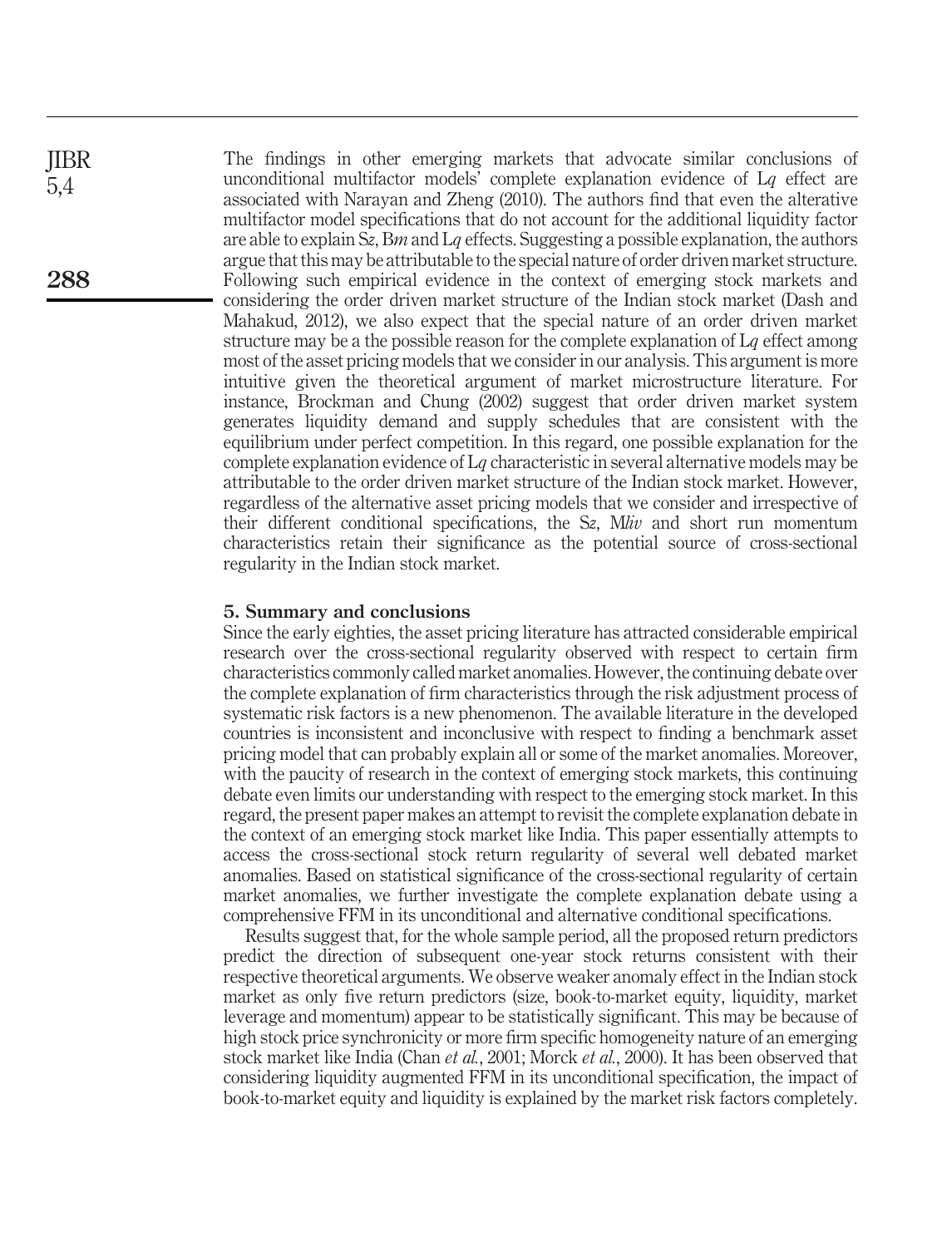However, the unconditional specification fails to capture size, market leverage and short and long-term momentum effects. Considering alternative conditional specifications of the FFM and allowing for the fact that risk factors vary over time with respect to business cycle and macroeconomic conditioning information, the models behave in a similar way for capturing the impact of book-to-market equity, liquidity and short-run momentum on stock returns. The conditional models fail to subsume the size effect and short-run momentum effect. Our finding with respect to the significant size effect is consistent with the findings of Moor and Sercu (2013) in the context of international stock markets and casts doubt on the empirical strand of related literature that suggests the disappearing size effect (Dichev, 1998). The common argument for the disappearing size effect is that the size anomaly disappeared around the time of its discovery because practitioners began to use investment vehicles that tried to exploit the anomaly (van Dijk, 2011; Schwert, 2003). However, our results suggest significant size effect in the Indian stock market.

Considering the practitioners' perspective, our results indicate that the profitable investment strategy with respect to the small size warrants close ended mutual fund investment portfolio strategy for enhancing the long-term profitability. The close ended fund strategy is advisable given the low liquidity associated with such stocks. The associated significant cross-sectional regularity of the other firm characteristics and more specifically the short-run momentum effect can generate profit keeping a short-term investment scenario.

#### References

- Amihud, Y. (2002), "Illiquidity and stock returns: cross-section and time-series effects", *Journal of Financial Markets*, Vol. 5 No. 1, pp. 31-56.
- Ansari, V.A. and Khan, S. (2012), "Momentum anomaly: evidence from India", *Managerial Finance*, Vol. 38 No. 2, pp. 206-223.
- Artmann, S., Finter, P. and Kempf, A. (2012), "Determinants of expected stock returns: large sample evidence from the German market", *Journal of Business Finance & Accounting*, Vol. 39 Nos 5/6, pp. 758-784.
- Avramov, D. and Chordia, T. (2006), "Asset pricing models and financial market anomalies", *Review of Financial Studies*, Vol. 19 No. 3, pp. 1001-1040.
- Ball, R. (1978), "Anomalies in relationships between securities' yields and yield-surrogates", *Journal of Financial Economics*, Vol. 6 No. 2, pp. 103-126.
- Banz, R.W. (1981), "The relationship between return and market value of common stocks", *Journal of Financial Economics*, Vol. 9 No. 1, pp. 3-18.
- Basu, S. (1977), "Investment performance of common stocks in relation to their price-earnings ratios: a test of the efficient market hypothesis", *Journal of Finance*, Vol. 32 No. 3, pp. 663-682.
- Bauer, R., Cosemans, M. and Schotman, P.C. (2010), "Conditional asset pricing and stock market anomalies in Europe", *European Financial Management*, Vol. 16 No. 2, pp. 165-190.
- Bhandari, L.C. (1988), "Debt/equity ratio and expected common stock returns: empirical evidence", *Journal of Finance*, Vol. 43 No. 2, pp. 507-528.
- Brennan, M.J., Chordia, T. and Subrahmanyam, A. (1998), "Alternative factor specifications, security characteristics, and the cross-section of expected stock returns", *Journal of Financial Economics*, Vol. 49 No. 3, pp. 345-373.

Conditional multifactor asset pricing model

289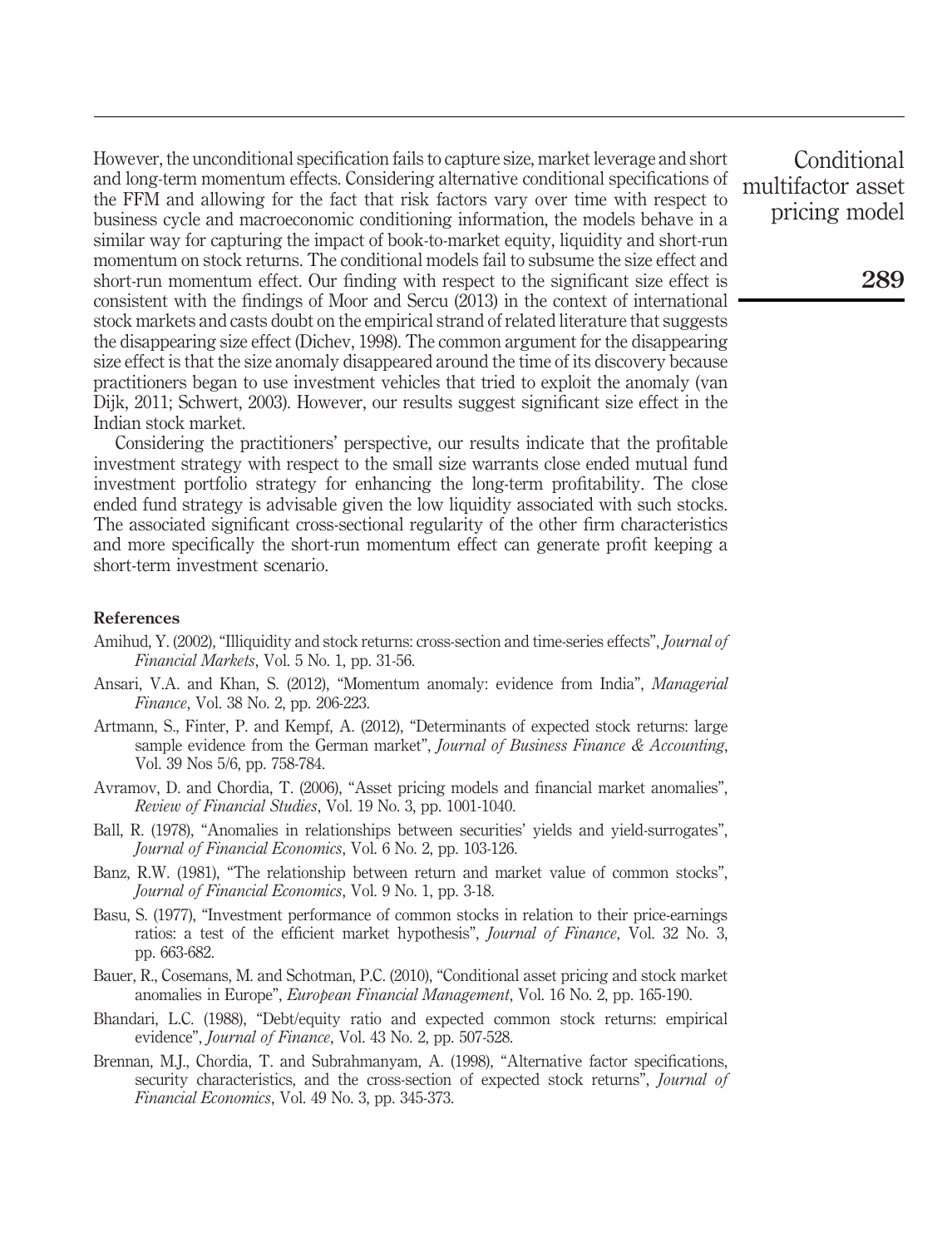| <b>JIBR</b><br>5,4 | Breusch, T.S. and Pagan, A.R. (1980), "The Lagrange multiplier test and its applications to model<br>specification in econometrics", Review of Economic Studies, Vol. 47 No. 1, pp. 239-253.                                                |
|--------------------|---------------------------------------------------------------------------------------------------------------------------------------------------------------------------------------------------------------------------------------------|
|                    | Brockman, P. and Chung, D.Y. (2002), "Commonality in liquidity: evidence from an order-driven<br>market structure", Journal of Financial Research, Vol. 25 No. 4, pp. 521-539.                                                              |
|                    | Carhart, M.M. (1997), "On persistence in mutual fund performance", Journal of Finance, Vol. 52<br>No. 1, pp. 57-82.                                                                                                                         |
| 290                | Chan, L., Lakonishok, J. and Sougiannis, T. (2001), "The stock market valuation of research and<br>development expenditures", Journal of Finance, Vol. 56 No. 6, pp. 2431-2456.                                                             |
|                    | Chana, K. and Hameed, A. (2006), "Stock price synchronicity and analyst coverage in emerging<br>markets", <i>Journal of Financial Economics</i> , Vol. 80 No. 1, pp. 115-147.                                                               |
|                    | Chen, L. and Zhang, L. (2010), "A better three-factor model that explains more anomalies", The<br><i>Journal of Finance</i> , Vol. 65 No. 2, pp. 562-594.                                                                                   |
|                    | Chen, X., Kim, K.A., Yaoc, T. and Yu, T. (2010), "On the predictability of Chinese stock returns",<br><i>Pacific-Basin Finance Journal</i> , Vol. 18 No. 4, pp. 403-425.                                                                    |
|                    | Chou, P.H., Kob, K.C. and Lin, S.J. (2010), "Do relative leverage and relative distress really explain<br>size and book-to-market anomalies?", Journal of Financial Markets, Vol. 13 No. 1, pp. 77-100.                                     |
|                    | Cochrane, J.H. (2001), Asset Pricing, Princeton University Press, Princeton, NJ.                                                                                                                                                            |
|                    | Cooper, M.J., Gulen, H. and Schill, M.J. (2008), "Asset growth and the cross-section of stock<br>returns", Journal of Finance, Vol. 63 No. 4, pp. 1609-1651.                                                                                |
|                    | Dash, S.R. and Mahakud, J. (2012), "Investor sentiment, risk factors and stock return: evidence<br>from Indian non-financial companies", Journal of Indian Business Research, Vol. 4 No. 3,<br>pp. 194-218.                                 |
|                    | Dichev, I.D. (1998), "Is the risk of bankruptcy a systematic risk?", <i>Journal of Finance</i> , Vol. 53<br>No. 3, pp. 1131-1147.                                                                                                           |
|                    | Drobetz, W., Sturmer, S. and Zimmermann, H. (2002), "Conditional asset pricing in emerging<br>stock markets", The Swiss Journal of Economics and Statistics, Vol. 138 No. 4, pp. 507-526.                                                   |
|                    | Fama, E.F. and MacBeth, J. (1973), "Risk, return and equilibrium: empirical tests", <i>Journal of</i><br>Political Economy, Vol. 81 No. 3, pp. 607-636.                                                                                     |
|                    | Fama, E.F. and French, K.R. (1988), "Dividend yields and expected stock returns", Journal of<br>Financial Economics, Vol. 22 No. 1, pp. 3-25.                                                                                               |
|                    | Fama, E.F. and French, K.R. (1992), "The cross-section of expected stock returns", Journal of<br><i>Finance</i> , Vol. 47 No. 2, pp. 427-465.                                                                                               |
|                    | Fama, E.F. and French, K.R. (1993), "Common risk factors in the returns on stocks and bonds",<br><i>Journal of Financial Economics</i> , Vol. 33 No. 1, pp. 3-56.                                                                           |
|                    | Fama, E.F. and French, K.R. (1996), "Multifactor explanations of asset pricing anomalies",<br>Journal of Finance, Vol. 51 No. 1, pp. 55-84.                                                                                                 |
|                    | Fama, E.F. and French, K.R. (2012), "Size, value, and momentum in international stock returns",<br>Journal of Financial Economics, Vol. 105 No. 3, pp. 457-472.                                                                             |
|                    | Ferson, W. and Harvey, C.R. (1998), "Fundamental determinant of national equity market<br>returns: a perspective on conditional asset pricing", Journal of Banking & Finance, Vol. 21<br>Nos 11/12, pp. 1625-1665.                          |
|                    | Ferson, W. and Harvey, C.R. (1999), "Conditioning variables and the cross section of stock<br>returns", <i>Journal of Finance</i> , Vol. 54 No. 4, pp. 1325-1360.                                                                           |
|                    | Gourieroux, C., Holly, A. and Monfort, A. (1982), "Likelihood ratio test, Wald test, and<br>Kuhn-Tucker test in linear models with inequality constraints on the regression<br>parameters", <i>Econometrica</i> , Vol. 50 No. 1, pp. 63-80. |
|                    |                                                                                                                                                                                                                                             |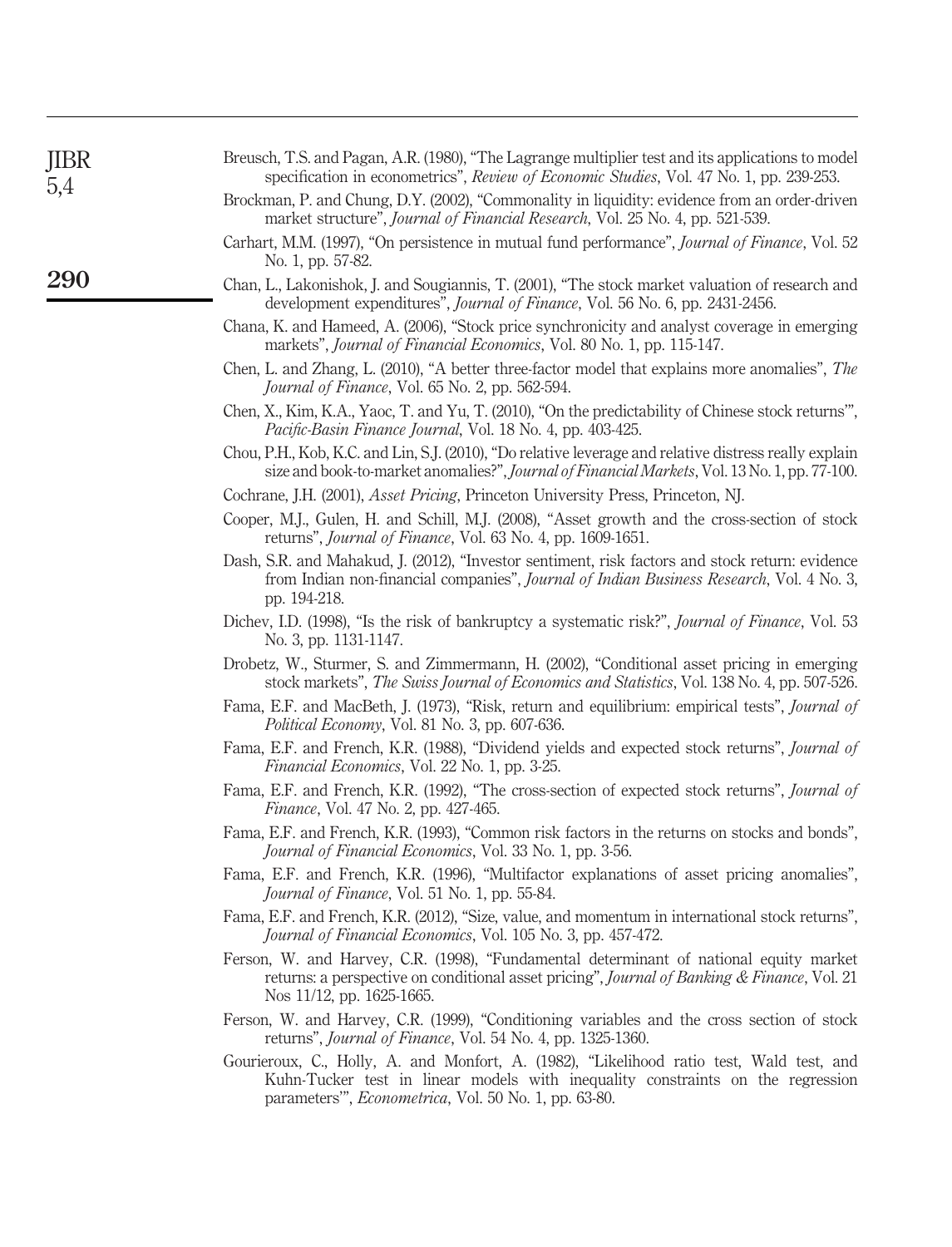- Goyal, A. (2012), "Empirical cross-sectional asset pricing: a survey", *Financial Market and Portfolio Management*, Vol. 26 No. 1, pp. 3-38.
- Hausman, J.A. (1978), "Specification tests in econometrics", *Econometrica*, Vol. 46 No. 6, pp. 1251-1271.
- Her, L.J.F., Masmoudi, T. and Suret, M.J. (2004), "Evidence to support the four factor pricing model from the Canadian stock market", *Journal of International Financial Markets*, Vol. 14 No. 4, pp. 313-328.
- Ho, C. and Hung, C.-H. (2009), "Investor sentiment as conditioning information in asset pricing", *Journal of Banking & Finance*, Vol. 33 No. 5, pp. 892-903.
- Hsiao, C. (1986), "Analysis of panel data", Econometric Society Monographs No. 11, Cambridge University Press, New York, NY.
- Iqbal, J., Brooks, R. and Galagedera, U.A.D. (2010), "Testing conditional asset pricing models: an emerging market perspective", *Journal of International Money and Finance*, Vol. 29 No. 5, pp. 897-918.
- Jegadeesh, N. and Titman, S. (1993), "Returns to buying winners and selling losers: implications for stock market efficiency", *Journal of Finance*, Vol. 48 No. 1, pp. 65-91.
- Keene, A.M. and Peterson, R.D. (2007), "The importance of liquidity as a factor in asset pricing", *Journal of Financial Research*, Vol. 30 No. 1, pp. 91-109.
- Kumar, M. and Sehgal, S. (2004), "Company characteristics and common stock returns: the Indian experience", *Vision: The Journal of Business Prospective*, Vol. 8 No. 2, pp. 33-45.
- Lakonishok, J., Shleifer, A. and Vishny, R.W. (1994), "Contrarian investment, extrapolation, and risk", *Journal of Finance*, Vol. 49 No. 5, pp. 1541-1578.
- Lam, K.S.K. and Tam, K.H.L. (2011), "Liquidity and asset pricing: evidence from the Hong Kong stock market", *Journal of Banking & Finance*, Vol. 35 No. 9, pp. 2217-2230.
- Lettau, M. and Ludvigson, S. (2001), "Resurrecting the (C) CAPM: a cross-sectional test when risk premia are time-varying", *Journal of Political Economy*, Vol. 109 No. 6, pp. 1238-1287.
- Lintner, J. (1965), "The valuation of risky assets and the selection of risky investments in stock portfolios and capital budgets", *Review of Economics and Statistics*, Vol. 47 No. 1, pp. 13-37.
- Lischewski, J. and Voronkova, S. (2012), "Size, value and liquidity: do they really matter on an emerging stock market?", *Emerging Markets Review*, Vol. 13 No. 1, pp. 8-25.
- Lo, A. and MacKinlay, A.C. (1990), "Data-snooping biases in tests of financial asset pricing models", *Review of Financial Studies*, Vol. 3 No. 3, pp. 431-467.
- Lo, A.W. and MacKinlay, A.C. (1995), "Maximizing predictability in the stock and bond markets", *NBER* Working Paper Series-5027, The National Bureau of Economic Research (NBER), Cambridge, MA.
- MacKinlay, A.C. (1995), "Multifactor models do not explain deviations from the CAPM", *Journal of Financial Economics*, Vol. 38 No. 1, pp. 3-28.
- Merton, R.C. (1973), "An intertemporal capital asset pricing model", *Econometrica*, Vol. 41 No. 5, pp. 867-887.
- Mohanty, P. (2002), "Evidence of size effect on stock returns in India", *Vikalpa: The Journal for Decision Makers*, Vol. 27 No. 3, pp. 27-37.
- Moor, L.D. and Sercu, P. (2013), "The smallest firm effect: an international study", *Journal of International Money and Finance*, Vol. 32, pp. 129-155.
- Morck, R., Yeung, B. and Yu, W. (2000), "The information content of stock markets: why do emerging markets have synchronous stock price movements?", *Journal of Financial Economics*, Vol. 58 Nos 1/2, pp. 215-260.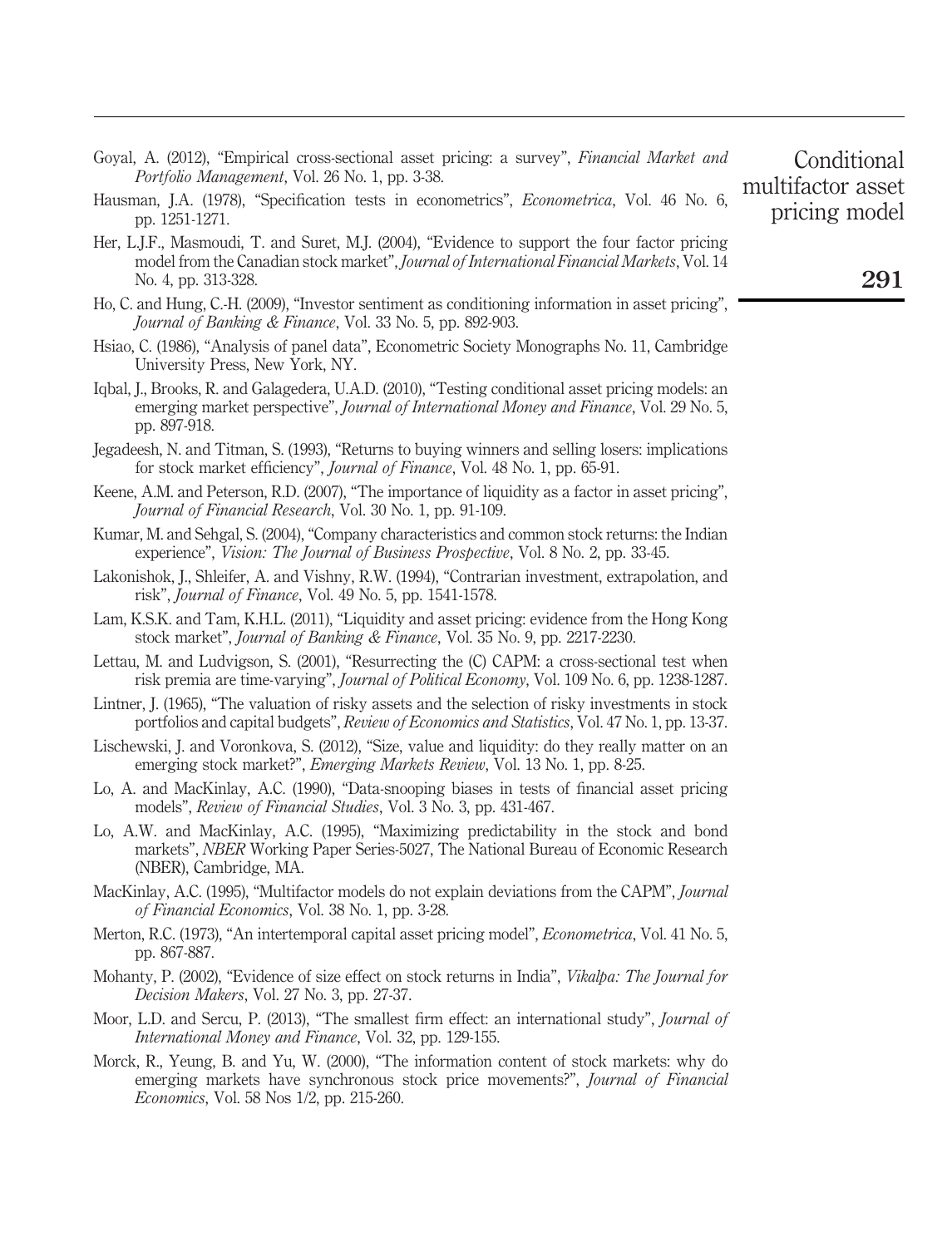| <b>IIBR</b><br>5,4 | Narayan, K.P. and Zheng, X. (2010), "Market liquidity risk factor and financial market anomalies:<br>evidence from the Chinese stock market", Pacific-Basin Finance Journal, Vol. 18 No. 2,<br>pp. 509-520.            |
|--------------------|------------------------------------------------------------------------------------------------------------------------------------------------------------------------------------------------------------------------|
|                    | Pastor, L. and Stambaugh, R.F. (2003), "Liquidity risk and expected stock returns", Journal of<br><i>Political Economy</i> , Vol. 111 No. 3, pp. 642-685.                                                              |
| 292                | Reinganum, M.R. (1981), "Misspecification of capital asset pricing: empirical anomalies based<br>on earnings' yields and market values", <i>Journal of Financial Economics</i> , Vol. 9 No. 1,<br>pp. 19-46.           |
|                    | Roll, R. (1977), "A critique of the asset pricing theory's tests: on past and potential testability of<br>theory", Journal of Financial Economics, Vol. 4 No. 2, pp. 129-176.                                          |
|                    | Ross, S.A. (1976), "The arbitrage theory of capital asset pricing", Journal of Economic Theory,<br>Vol. 13 No. 3, pp. 341-360.                                                                                         |
|                    | Rouwenhorst, K.G. (1998), "International momentum strategies", <i>Journal of Finance</i> , Vol. 53 No. 1,<br>pp. 267-284.                                                                                              |
|                    | Rouwenhorst, K.G. (1999), "Local return factors and turnover in emerging stock markets",<br>Journal of Finance, Vol. 54 No. 4, pp. 1439-1464.                                                                          |
|                    | Schrimpf, A., Schröder, M. and Stehle, R. (2007), "Cross-sectional tests of conditional asset pricing<br>models: evidence from the German stock market", European Financial Management,<br>Vol. 13 No. 5, pp. 880-907. |
|                    | Schwert, G.W. (2003), "Anomalies and market efficiency", Handbook of the Economics of<br>Finance, North Holland, Amsterdam.                                                                                            |
|                    | Sehgal, S. and Balakrishnan, I. (2002), "Contrarian and momentum strategies in the Indian capital<br>market", Vikalpa: The Journal for Decision Makers, Vol. 27 No. 1, pp. 13-19.                                      |
|                    | Sehgal, S. and Subramaniam, S. (2012), "A search for rational sources of stock return anomalies:<br>evidence from India", International Journal of Economics and Finance, Vol. 4 No. 4,<br>pp. 121-134.                |
|                    | Shanken, J. (1992), "On the estimation of beta-pricing models", Review of Financial Studies, Vol. 5<br>No. 1, pp. 1-33.                                                                                                |
|                    | Sharpe, W.F. (1964), "Capital asset prices: a theory of market equilibrium under conditions of<br>risk", Journal of Finance, Vol. 19 No. 3, pp. 425-442.                                                               |
|                    | Singh, R. (2008a), "Company attributes and cross section of stock returns in India", Asia-Pacific<br>Journal of Management Research and Innovation, Vol. 4 No. 2, pp. 82-89.                                           |
|                    | Singh, R. (2008b), "Company attributes and stock returns in India: a panel data analysis", The<br>IUP Journal of Applied Finance, Vol. 15 No. 2, pp. 46-57.                                                            |
|                    | Sloan, R. (1996), "Do stock prices fully reflect information in accruals and cash flows about future<br>earnings?", Accounting Review, Vol. 71 No. 3, pp. 289-315.                                                     |
|                    | Subrahmanyam, A. (2010), "The cross-section of expected stock returns: what have we learnt<br>from the past twenty-five years of research?", <i>European Financial Management</i> , Vol. 16<br>No. 1, pp. 27-42.       |
|                    | Titman, S., Wei, J. and Xie, F. (2004), "Capital investments and stock returns", Journal of<br>Financial and Quantitative Analysis, Vol. 39 No. 4, pp. 677-700.                                                        |
|                    | van Dijk, M.A. (2011), "Is size dead? A review of the size effect in equity returns", <i>Journal of</i><br><i>Banking &amp; Finance</i> , Vol. 35 No. 12, pp. 3263-3274.                                               |
|                    |                                                                                                                                                                                                                        |
|                    |                                                                                                                                                                                                                        |
|                    |                                                                                                                                                                                                                        |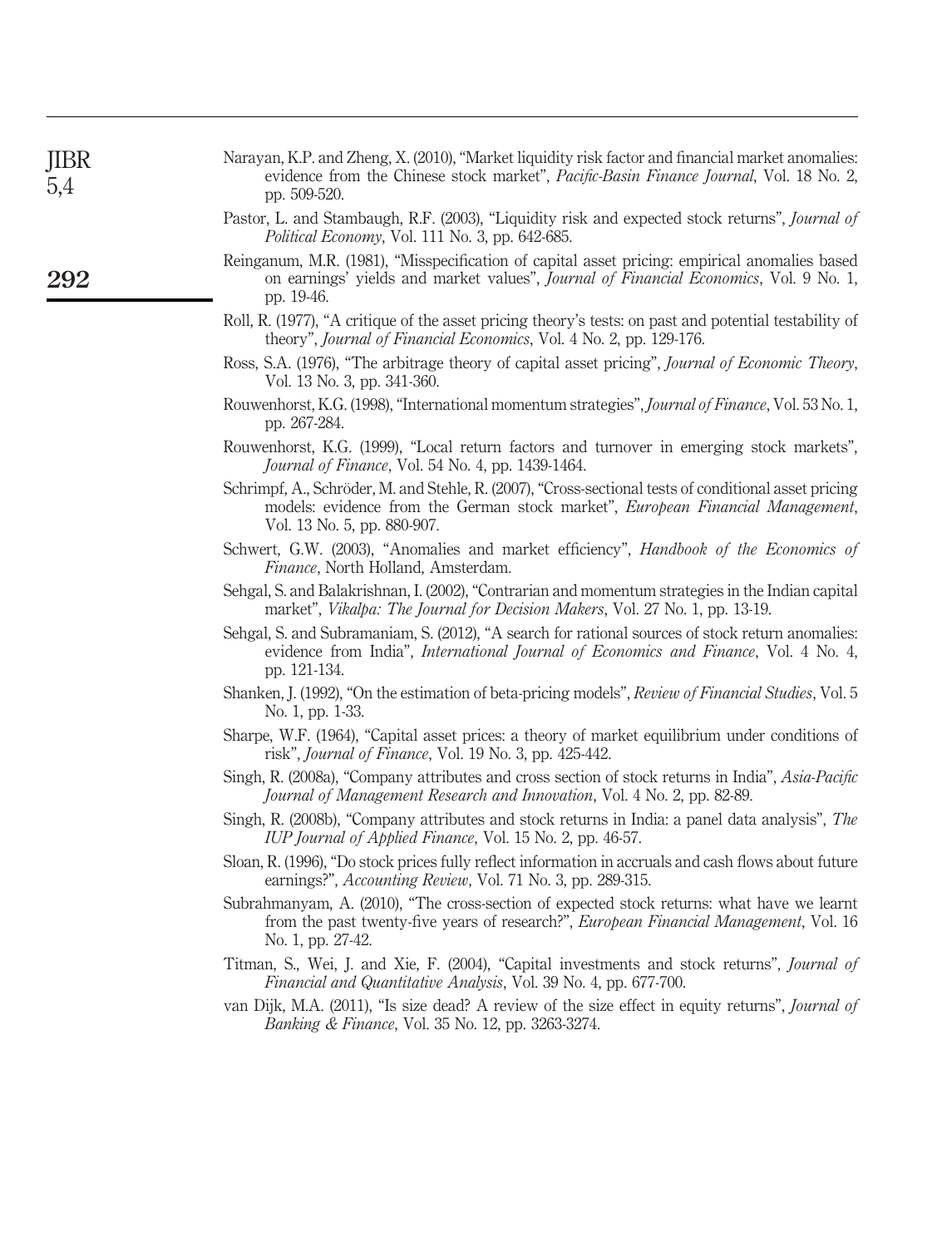|              |                                              |                                     |                       |                                   |                                                                                                                                                                                                                                                                                                                                                                                                                                        | Panel (A) unconditional FFM                                                            |                                                                                                                                                                                                                                                                                                                                                                                                                                                                                                  |                                                                |                                                 |                               |                               |
|--------------|----------------------------------------------|-------------------------------------|-----------------------|-----------------------------------|----------------------------------------------------------------------------------------------------------------------------------------------------------------------------------------------------------------------------------------------------------------------------------------------------------------------------------------------------------------------------------------------------------------------------------------|----------------------------------------------------------------------------------------|--------------------------------------------------------------------------------------------------------------------------------------------------------------------------------------------------------------------------------------------------------------------------------------------------------------------------------------------------------------------------------------------------------------------------------------------------------------------------------------------------|----------------------------------------------------------------|-------------------------------------------------|-------------------------------|-------------------------------|
| Model<br>FFM | <sup>0</sup> පි.<br>0.36                     | MRK7<br>0.68<br>(4.28)              | රිකෙ<br>0.80<br>2.75) | 8HML<br>0.58<br>2.38)             | $\beta_{\text{WML}}$ $\beta_{\text{LMH}}$<br>$-0.12$ 0.79<br>$(-0.92)$ (2.19)<br>Panel (B) FFM scaled b                                                                                                                                                                                                                                                                                                                                | $Adj, R^2$<br>0.26                                                                     |                                                                                                                                                                                                                                                                                                                                                                                                                                                                                                  |                                                                |                                                 |                               |                               |
|              |                                              |                                     |                       |                                   |                                                                                                                                                                                                                                                                                                                                                                                                                                        |                                                                                        |                                                                                                                                                                                                                                                                                                                                                                                                                                                                                                  |                                                                |                                                 |                               |                               |
|              |                                              |                                     |                       |                                   |                                                                                                                                                                                                                                                                                                                                                                                                                                        |                                                                                        |                                                                                                                                                                                                                                                                                                                                                                                                                                                                                                  |                                                                |                                                 |                               |                               |
| Model<br>FFM |                                              |                                     |                       |                                   |                                                                                                                                                                                                                                                                                                                                                                                                                                        | by term spread ( $\frac{\mu_{\text{MRT}}}{-0.16}$ (-1.36)                              | $\widetilde{B}^{\text{R}}_{\text{S},\text{0}}$ - 0.66)                                                                                                                                                                                                                                                                                                                                                                                                                                           | $\beta_{\rm HML}^{\rm TS}$ - 0.36)<br>- 0.36)                  | $B_{\rm WML}^{\rm TS}$<br>0.37)                 | $g_{1,3}^{ES}$<br>$(1,21)$    | $\frac{A d j}{0.31} R^2$      |
|              |                                              |                                     |                       |                                   |                                                                                                                                                                                                                                                                                                                                                                                                                                        |                                                                                        |                                                                                                                                                                                                                                                                                                                                                                                                                                                                                                  |                                                                |                                                 |                               |                               |
|              | $-238$<br>$-198$                             | 0<br>0.31<br>(3.28)                 | 8<br>0.40<br>2.11     | 8 <sub>HML</sub><br>0.19<br>1.38) |                                                                                                                                                                                                                                                                                                                                                                                                                                        |                                                                                        |                                                                                                                                                                                                                                                                                                                                                                                                                                                                                                  |                                                                |                                                 |                               |                               |
|              |                                              |                                     |                       |                                   |                                                                                                                                                                                                                                                                                                                                                                                                                                        |                                                                                        |                                                                                                                                                                                                                                                                                                                                                                                                                                                                                                  |                                                                |                                                 |                               |                               |
| Model<br>FFM |                                              |                                     |                       | 8HML<br>0.04<br>0.56)             |                                                                                                                                                                                                                                                                                                                                                                                                                                        | dividend $\beta_{\text{MRT}}^{\text{DY}}$<br>$\beta_{\text{MRT}}^{\text{DY}}$ - 0.18   | $\det(\begin{array}{c} \mathrm{D}Y \ \mathrm{BMS} \ \mathrm{D}Y \ \mathrm{BMS} \ \mathrm{D} \ \mathrm{D} \ \mathrm{D} \ \mathrm{D} \ \mathrm{D} \ \mathrm{D} \ \mathrm{D} \ \mathrm{D} \ \mathrm{D} \ \mathrm{D} \ \mathrm{D} \ \mathrm{D} \ \mathrm{D} \ \mathrm{D} \ \mathrm{D} \ \mathrm{D} \ \mathrm{D} \ \mathrm{D} \ \mathrm{D} \ \mathrm{D} \ \mathrm{D} \ \mathrm{D} \ \mathrm{D} \ \mathrm{D} \ \mathrm{D} \ \mathrm{D} \ \mathrm{D} \ \mathrm{D} \ \mathrm{D} \ \mathrm{D} \ \mathrm{$ | $\beta_\mathrm{HML}^\mathrm{DY} \hspace{-0.2cm} -0.01$ – 0.62) | $\beta_{\rm WML}^{\rm DY}$<br>- 0.07<br>- 0.42) | $\frac{254}{324}$<br>$(1.01)$ | $4dj$ ; $R^2$<br>0.34         |
|              |                                              |                                     |                       |                                   |                                                                                                                                                                                                                                                                                                                                                                                                                                        |                                                                                        |                                                                                                                                                                                                                                                                                                                                                                                                                                                                                                  |                                                                |                                                 |                               |                               |
|              | $\frac{685}{9}$                              | Ямикл<br>1.73<br>(1.86)             | &ses<br>114<br>2.13)  |                                   |                                                                                                                                                                                                                                                                                                                                                                                                                                        |                                                                                        |                                                                                                                                                                                                                                                                                                                                                                                                                                                                                                  |                                                                |                                                 |                               |                               |
|              |                                              |                                     |                       |                                   |                                                                                                                                                                                                                                                                                                                                                                                                                                        |                                                                                        |                                                                                                                                                                                                                                                                                                                                                                                                                                                                                                  |                                                                |                                                 |                               |                               |
| Model<br>FFM | $^{\circ}_{0.30}$                            | $\frac{9}{0.71}$<br>$(2.69)$        | රික<br>රටවලි<br>2.08) | 8HMI<br>0.46<br>(2.11)            |                                                                                                                                                                                                                                                                                                                                                                                                                                        | M scaled by SIR<br>$\mu$<br>$\theta_{MRT}^{\text{RIRCT}}$<br>$-0.92$<br>(0)<br>(-1.01) | $\beta_{\rm SMB}^{\rm SIR} \over -0.38$ ( $-0.98$                                                                                                                                                                                                                                                                                                                                                                                                                                                | $\frac{\beta_{\rm EML}^{\rm SIL}}{0.54}$ – 0.61)               | $\frac{\beta_{\text{WML}}^{S}}{0.71}$           | 해서 15<br>해도<br>15             | $Adj. \, R^{\, 2} \over 0.29$ |
|              |                                              |                                     |                       |                                   |                                                                                                                                                                                                                                                                                                                                                                                                                                        |                                                                                        |                                                                                                                                                                                                                                                                                                                                                                                                                                                                                                  |                                                                |                                                 |                               |                               |
|              |                                              |                                     |                       |                                   |                                                                                                                                                                                                                                                                                                                                                                                                                                        |                                                                                        |                                                                                                                                                                                                                                                                                                                                                                                                                                                                                                  |                                                                |                                                 |                               |                               |
|              |                                              |                                     |                       |                                   |                                                                                                                                                                                                                                                                                                                                                                                                                                        |                                                                                        |                                                                                                                                                                                                                                                                                                                                                                                                                                                                                                  |                                                                |                                                 |                               |                               |
| Model<br>FFM | $\begin{array}{c} 0.41 \\ -0.41 \end{array}$ | л <sub>инкт</sub><br>0.63<br>(2.43) | 8514<br>141<br>2.39)  | 8 <sub>HML</sub><br>0.18<br>1.78) | $\begin{array}{ll} \mathit{B}_{\rm{WM}} & \mathit{B}_{\rm{LMHL}} \\ -0.38 & 0.18 \\ \text{Panel (C) FPM scaled by di} \\ \mathit{B}_{\rm{WM}} & \mathit{B}_{\rm{LMHL}} \\ -0.19 & 0.65 \\ \text{Fermi} & \mathit{B}_{\rm{LMHL}} \\ \text{Pemel (D) FPM scal} \\ \mathit{B}_{\rm{MM}} & 0.20 \\ \text{Pemel (D) FPM scal} \\ -0.53 & 0.29 \\ \text{Pand (D) FPM scal} \\ \text{PAM} & 0.29 \\ \text{Pand (E) FPM scal} \\ \mathit{B}_{$ | 4 scaled by IRD<br>$\rho_{MRKT}^{\text{RID}}$<br>$-0.30$<br>$(-1.0.31)$<br>$(-1.0.31)$ | $\beta_{\rm SMB}^{\rm RB}$<br>$-0.31$ )<br>$(-0.31)$                                                                                                                                                                                                                                                                                                                                                                                                                                             | $\beta_{\rm HML}^{\rm RPL}$<br>- 0.02<br>- 0.47)               | <b>BWM</b><br>0.19<br>0.26)                     | RH<br>508<br>5080             | $Adj. R^2$<br>0.32            |
|              |                                              |                                     |                       |                                   |                                                                                                                                                                                                                                                                                                                                                                                                                                        |                                                                                        |                                                                                                                                                                                                                                                                                                                                                                                                                                                                                                  |                                                                |                                                 |                               |                               |
|              |                                              |                                     |                       |                                   | adjusted return of individual firms; the estimation for the time series regression of different alternative conditional models follows the specified<br><b>Notes:</b> This table reports the cross-sectional average of slope coefficients estimated in the first step time series regression for calculating the risk<br>equations $(4)$ and $(7)$ ; cross-sectional average t-statistics are in parenthesis                          |                                                                                        |                                                                                                                                                                                                                                                                                                                                                                                                                                                                                                  |                                                                |                                                 |                               |                               |

Appendix

Conditional multifactor asset pricing model

293

Table AI. Cross-sectional average of slope coefficients for risk factors